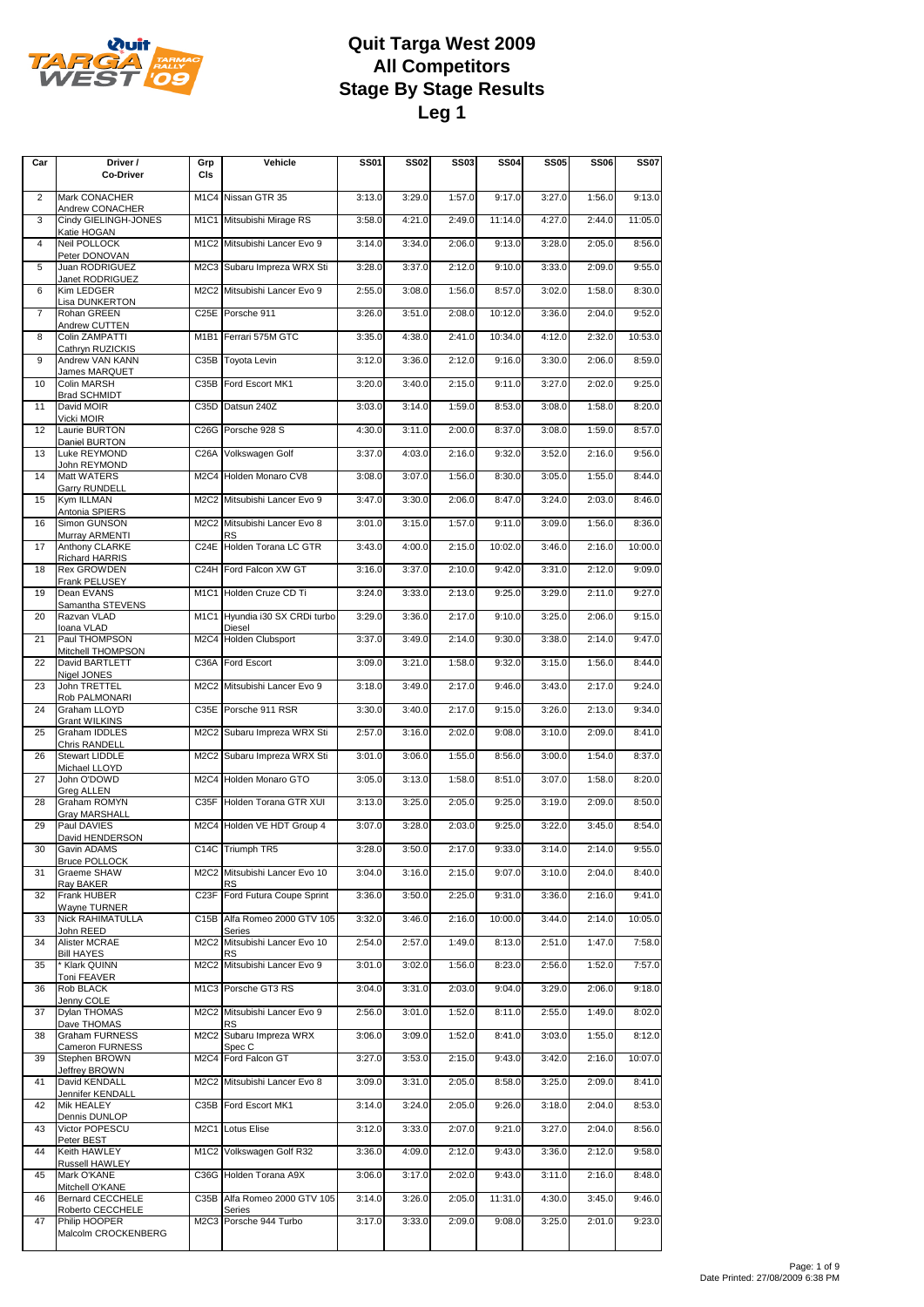

| Car | Driver /<br><b>Co-Driver</b>                                    | Grp<br>CIs                    | Vehicle                            | <b>SS01</b> | <b>SS02</b> | SS03   | <b>SS04</b> | <b>SS05</b> | <b>SS06</b> | <b>SS07</b> |
|-----|-----------------------------------------------------------------|-------------------------------|------------------------------------|-------------|-------------|--------|-------------|-------------|-------------|-------------|
| 48  | <b>Bruce HAWLEY</b>                                             |                               | M2C3 Nissan Skyline R34 GTR        | 3:08.0      | 3:17.0      | 1:58.0 | 9:12.0      | 3:11.0      | 1:55.0      | 8:25.0      |
| 49  | Karl HOWARD<br>Martin EYER                                      |                               | C16D Triumph Stag                  | 4:26.0      | 4:39.0      | 2:46.0 | 11:31.0     | 4:30.0      | 2:48.0      | 11:21.0     |
| 50  | Sharon EYER<br><b>Brendon WINTERBOURN</b><br>Gillian MCDOWALL   |                               | M2C2 Subaru Impreza WRX Sti        | 2:54.0      | 3:06.0      | 1:51.0 | 8:37.0      | 3:00.0      | 1:49.0      | 8:03.0      |
| 51  | Glyn CRIMP                                                      |                               | C36D Porsche 924 GTS Club          | 5:06.0      | 3:21.0      | 2:06.0 | 8:50.0      | 3:19.0      | 2:02.0      | 9:10.0      |
| 52  | Paul VAN DER MEY<br>Anthony LIST                                | M4B2                          | Sport<br>Mitsubishi Lancer Evo 1   | 2:56.0      | 3:24.0      | 2:07.0 | 9:06.0      | 3:18.0      | 1:59.0      | 9:01.0      |
| 53  | Alyson FLOOD<br>Michael CIVIL                                   | M4C2                          | Mitsubishi Lancer Evo 6            | 3:05.0      | 3:15.0      | 2:01.0 | 8:44.0      | 3:09.0      | 2:04.0      | 8:35.0      |
| 54  | Frank ZANOTTI<br><b>Stuart WATERS</b>                           |                               | C35C Ford Escort Mk II             | 3:27.0      | 3:29.0      | 2:01.0 | 8:59.0      | 3:23.0      | 1:59.0      | 8:46.0      |
| 55  | <b>Todd PAYNE</b><br>Simon CLARKE                               | M <sub>1</sub> C <sub>2</sub> | Mitsubishi Lancer Evo 10           | 2:59.0      | 3:05.0      | 1:50.0 | 8:53.0      | 3:29.0      |             |             |
| 56  | Peter WICKAM<br>Justine BURNS                                   | M3B1                          | RS<br>Mitsubishi Galant VR4        | 3:31.0      | 3:43.0      | 2:14.0 | 9:40.0      | 3:33.0      | 2:16.0      | 9:34.0      |
| 57  | Lee-Anne MCKENNA<br>Steven CADDEN                               | C15E                          | Porsche 911                        | 3:01.0      | 3:16.0      | 1:56.0 | 9:15.0      | 3:10.0      | 1:55.0      | 8:44.0      |
| 58  | Steven STRIK<br>Robert DARRINGTON                               |                               | M2C3 Audi S4                       | 3:11.0      | 3:25.0      | 2:01.0 | 9:15.0      | 3:20.0      | 2:01.0      | 9:21.0      |
| 59  | David ABETZ<br>Greg SUTTON                                      | C <sub>26</sub> B             | Mazda RX7                          | 3:08.0      | 3:16.0      | 2:04.0 | 9:14.0      | 3:10.0      | 2:01.0      | 8:46.0      |
| 60  | Paul KELLY<br>Paul PERNECHELE                                   |                               | C24H Ford Falcon XY                | 3:19.0      | 3:41.0      | 2:17.0 | 10:09.0     | 3:35.0      | 2:11.0      | 9:28.0      |
| 61  | Ben TRAGER<br>Ross HAMILTON                                     | M <sub>2</sub> C <sub>2</sub> | Mitsubishi Lancer Evo 8            | 2:56.0      | 3:07.0      | 1:51.0 | 8:22.0      | 3:01.0      | 1:52.0      | 11:21.0     |
| 62  | Tony ROBSON<br>Franz ESTERBAUER                                 |                               | M2C2 Mitsubishi Lancer Evo 9       | 3:15.0      | 3:09.0      | 2:49.0 | 8:40.0      | 3:03.0      | 1:56.0      | 8:08.0      |
| 63  | Ivan TAN<br>Glenn BADGER                                        |                               | C34B Ford Escort MK1               | 3:18.0      | 3:44.0      | 2:10.0 | 9:02.0      | 3:27.0      | 2:08.0      | 11:21.0     |
| 64  | Roger CATIONS<br>Rob HERRIDGE                                   |                               | M2C2 Subaru Impreza WRX Sti        | 2:58.0      | 3:08.0      | 1:50.0 | 8:28.0      | 3:02.0      | 1:53.0      | 8:08.0      |
| 65  | Greg FLOOD<br>Dean HERRIDGE                                     |                               | M2C2 Subaru Impreza WRX Sti        | 2:49.0      | 2:54.0      | 1:47.0 | 8:09.0      | 2:48.0      | 1:46.0      | 7:52.0      |
| 66  | Chris MURPHY<br>Shane ATTWELL                                   |                               | C35E Porsche 911 RS                | 3:05.0      | 3:24.0      | 2:07.0 | 8:38.0      | 3:13.0      | 1:58.0      | 8:27.0      |
| 67  | Mike JOSS<br>Lea WELCH                                          |                               | C35C Ford Escort MK1               | 3:07.0      | 3:24.0      | 2:00.0 | 8:58.0      | 3:18.0      | 2:07.0      | 8:41.0      |
| 68  | <b>Justin SMITH</b><br>Michael WOOD                             |                               | M2C2 Subaru Impreza WRX Sti        | 3:23.0      | 3:18.0      | 1:57.0 | 9:01.0      | 3:12.0      | 1:55.0      | 8:21.0      |
| 69  | Alexandra WOOD<br><b>Todd ZANI</b>                              |                               | M2C4 Holden HSV Maloo Ute          | 3:14.0      | 3:26.0      | 2:09.0 | 8:47.0      | 3:20.0      | 2:05.0      | 9:18.0      |
| 70  | Michael KENNEDY<br>Kevin WEEKS                                  |                               | C35E Porsche 911 RSR               | 2:56.0      | 2:56.0      | 1:56.0 | 8:40.0      | 2:50.0      | 1:54.0      | 8:10.0      |
| 71  | Rebecca CRUNKHORN<br>David IDDLES                               | M4C2                          | Subaru Impreza WRX Sti             | 3:09.0      | 3:20.0      | 2:02.0 | 8:41.0      | 3:10.0      | 1:59.0      | 9:03.0      |
| 72  | Chris KOSTOPOULOS<br><b>Tolley CHALLIS</b><br>Anthony CHUDLEIGH |                               | M2C2 Mitsubishi Lancer Evo 6       | 3:03.0      | 3:02.0      | 1:57.0 | 8:56.0      | 2:56.0      | 1:59.0      | 8:23.0      |
| 73  | Steven JONES<br>Ruari SOUTAR-DAWSON                             |                               | M1C4 Nissan GTR 35                 | 2:47.0      | 2:53.0      | 1:45.0 | 8:13.0      | 2:47.0      | 1:47.0      | 7:44.0      |
| 74  | Michael MINSHALL<br>Sean BENNETT                                |                               | M1C2 Mitsubishi Lancer Evo 9       | 3:12.0      | 3:23.0      | 2:07.0 | 9:31.0      | 3:17.0      | 2:04.0      | 8:57.0      |
| 75  | Jon-Paul VAN LOENHOUT<br>Daniel DEVRIES                         |                               | M2C2 Mitsubishi Lancer Evo 9       | 3:04.0      | 3:17.0      | 2:00.0 | 9:03.0      | 3:11.0      | 2:13.0      | 8:38.0      |
| 76  | Jason KENT<br>Craig STAMPFLI                                    |                               | M3B2 Mitsubishi Lancer Evo 3<br>RS | 2:57.0      | 3:02.0      | 1:54.0 | 11:31.0     | 4:30.0      | 3:45.0      | 11:21.0     |
| 77  | Godfrey EVERETT<br>Declan EVERETT                               |                               | C35D Porsche 911 Targa             | 3:42.0      | 4:01.0      | 2:18.0 | 9:29.0      | 3:42.0      | 2:13.0      | 9:47.0      |
| 78  | Simon LINGFORD<br>Susannah LINGFORD                             | C35D                          | Datsun 240Z                        | 3:13.0      | 3:24.0      | 2:10.0 | 9:49.0      | 3:18.0      | 2:15.0      | 9:10.0      |
| 79  | Paul MOLTONI<br><b>Brett DAVEY</b>                              | C35E                          | Porsche 911 Carrera RS             | 4:15.0      | 3:24.0      | 2:05.0 | 8:48.0      | 3:17.0      | 2:07.0      | 9:05.0      |
| 80  | Mark DOBSON<br>Graeme DOBSON                                    | C35F                          | Triumph TR7                        | 3:14.0      | 3:38.0      | 2:04.0 | 8:58.0      | 3:23.0      | 1:59.0      | 9:15.0      |
| 81  | George NITTIS<br>Stuart BOYCE                                   | C24H                          | Ford Falcon XY GTHO                | 3:10.0      | 3:21.0      | 2:04.0 | 8:41.0      | 3:15.0      | 2:01.0      | 8:59.0      |
| 82  | Bryan MCGRATH<br>Eamonn O'SULLIVAN                              |                               | M2C2 Subaru Impreza WRX Sti        | 3:05.0      | 3:31.0      | 2:01.0 | 9:15.0      | 3:25.0      | 2:01.0      | 8:54.0      |
| 83  | Michael MILLER<br>Luke MARSLAND                                 | C36G                          | Holden VH Group 3                  | 3:11.0      | 3:40.0      | 2:03.0 | 8:22.0      | 3:19.0      | 1:57.0      | 9:20.0      |
| 84  | Michael STEELE<br>Tony BEST                                     | M4B2                          | Subaru Liberty                     | 3:06.0      | 3:19.0      | 2:01.0 | 9:18.0      | 3:13.0      | 2:01.0      | 8:48.0      |
| 85  | Marcus NUUTINEN<br>Gerard MCCONKEY                              | M <sub>1</sub> C <sub>3</sub> | Skelta G-Force                     | 2:59.0      | 2:57.0      | 1:50.0 | 8:03.0      |             |             |             |
| 86  | Michael CARATTI<br>Mathew CARATTI                               |                               | M2A3 Porsche 944 Turbo             | 3:16.0      | 3:33.0      | 2:11.0 | 8:48.0      | 3:25.0      | 2:07.0      | 9:04.0      |
| 87  | Kevin SIMONSEN<br>Matthew JAMES-WALLACE                         | M <sub>2</sub> C <sub>2</sub> | Mitsubishi Lancer Evo 7            | 2:56.0      | 3:11.0      | 2:01.0 | 8:33.0      | 3:05.0      | 1:56.0      | 8:12.0      |
| 88  | Ivan THOMPSON<br>Karl FRANCIS                                   |                               | M2C2 Subaru Impreza WRX Sti        | 3:01.0      | 3:04.0      | 1:53.0 | 8:31.0      | 2:58.0      | 1:53.0      | 8:08.0      |
| 89  | <b>Ben SEARCY</b><br>Anthony PAYNTER                            | M <sub>2</sub> C <sub>2</sub> | Mitsubishi Lancer Evo 9<br>RS      | 2:55.0      | 3:11.0      | 1:57.0 | 8:24.0      | 3:05.0      | 1:56.0      | 8:18.0      |
| 90  | Tony QUINN<br>Naomi TILLETT                                     | M <sub>1</sub> C4             | Nissan GTR 35                      | 2:50.0      | 2:52.0      | 1:48.0 | 7:58.0      | 2:46.0      | 1:47.0      | 7:51.0      |
| 91  | Peter MAJOR<br>Kim SCREAIGH                                     | M <sub>2</sub> C <sub>2</sub> | Mitsubishi Lancer Evo 6<br>RS      | 2:53.0      | 2:59.0      | 1:51.0 | 8:16.0      | 2:53.0      | 1:51.0      | 8:00.0      |
| 92  | Matthew SIMS<br>Dennis SIMS                                     | M2A3                          | Nissan Skyline GTR                 | 3:05.0      | 3:18.0      | 2:00.0 | 8:48.0      | 3:12.0      | 1:59.0      | 8:25.0      |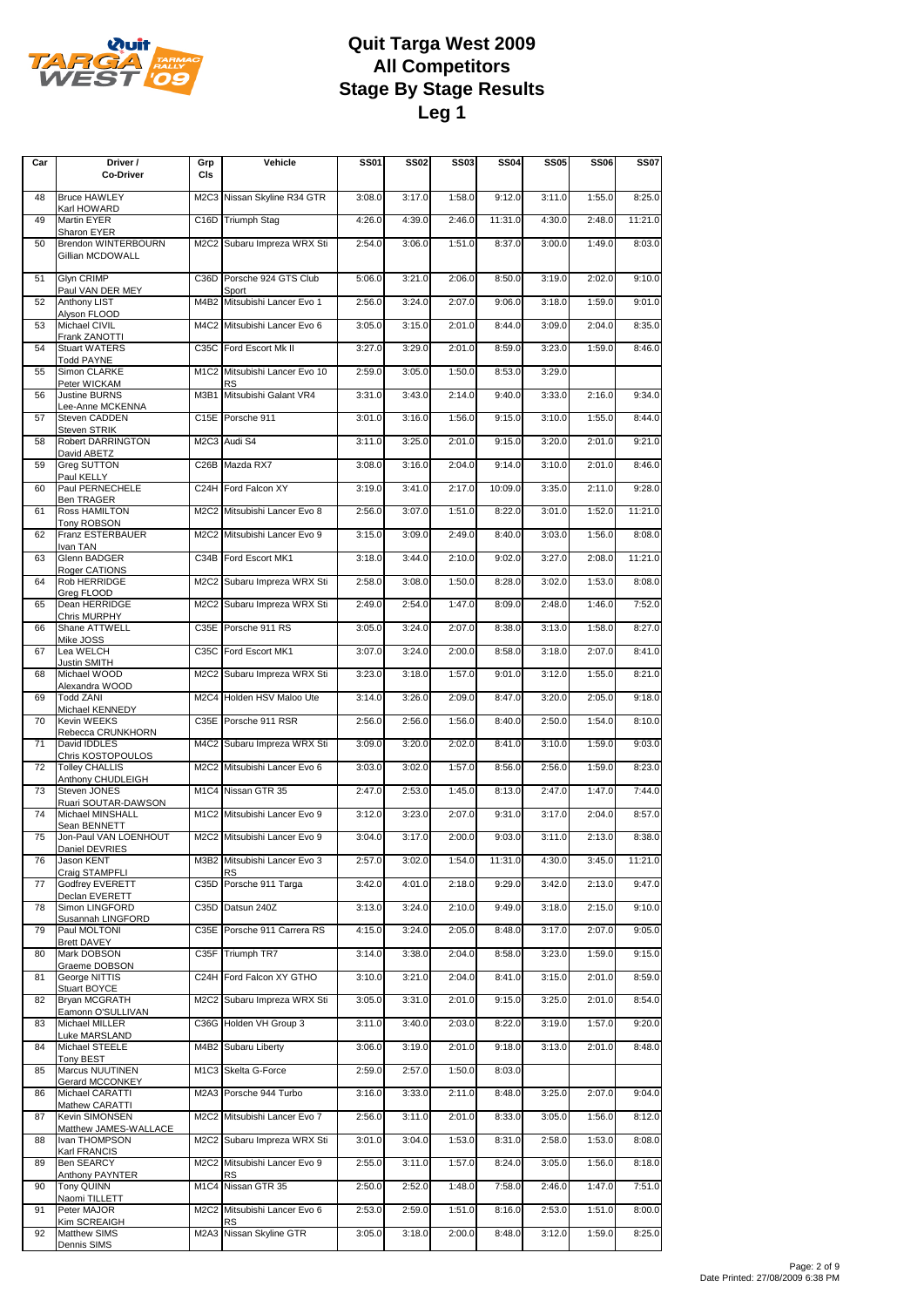

| Car | Driver /<br><b>Co-Driver</b>                | Grp<br>CIs | Vehicle                                  | <b>SS01</b> | <b>SS02</b> | <b>SS03</b> | <b>SS04</b> | <b>SS05</b> | <b>SS06</b> | <b>SS07</b> |
|-----|---------------------------------------------|------------|------------------------------------------|-------------|-------------|-------------|-------------|-------------|-------------|-------------|
| 93  | Davyd HOOPER<br>Angela HOOPER               |            | M3C1 Honda Integra Type S                | 3:17.0      | 3:27.0      | 2:08.0      | 9:04.0      | 3:21.0      | 2:07.0      | 8:42.0      |
| 94  | Douglas STEVENSON<br>Aaron STEVENSON        |            | M2C4 Holden HSV VY Maloo Ute             | 3:13.0      | 3:30.0      | 2:11.0      | 9:05.0      | 3:32.0      | 2:11.0      | 9:26.0      |
| 95  | <b>Brad SUMMERSON</b><br><b>Scott ALLEN</b> |            | M3A1 BMW 323i JP Special                 | 3:29.0      | 3:57.0      | 2:16.0      | 9:35.0      | 3:41.0      | 2:10.0      | 9:38.0      |
| 96  | Brendan TEMPLEMAN<br>Peter HOWLETT          |            | M2C2 Mitsubishi Lancer Evo 8             | 3:09.0      | 3:37.0      | 2:14.0      | 9:54.0      | 3:31.0      | 2:07.0      | 9:09.0      |
| 97  | Paul CARRUCAN<br><b>Niall DOHERTY</b>       |            | M2C2 Subaru Impreza WRX Sti<br><b>RA</b> | 3:16.0      | 3:31.0      | 2:11.0      | 9:04.0      | 3:21.0      | 2:04.0      | 9:16.0      |
| 98  | <b>Gary TIERNEY</b><br>David CARRA          |            | C35E Porsche 911 Carrera RS              | 3:01.0      | 3:15.0      | 2:06.0      | 9:14.0      | 3:09.0      | 1:58.0      | 8:26.0      |
| 99  | Peter RULLO<br>Simon ISEPPI                 |            | M2C2 Mitsubishi Lancer Evo 9             | 3:01.0      | 3:28.0      | 2:04.0      | 9:43.0      | 3:22.0      | 2:45.0      | 8:40.0      |
| 101 | Chris CARUSO<br>Jason OATES                 |            | Jaquar XJC Coupe                         | 3:23.0      | 3:44.0      | 2:12.0      | 9:30.0      | 3:30.0      | 2:05.0      | 9:49.0      |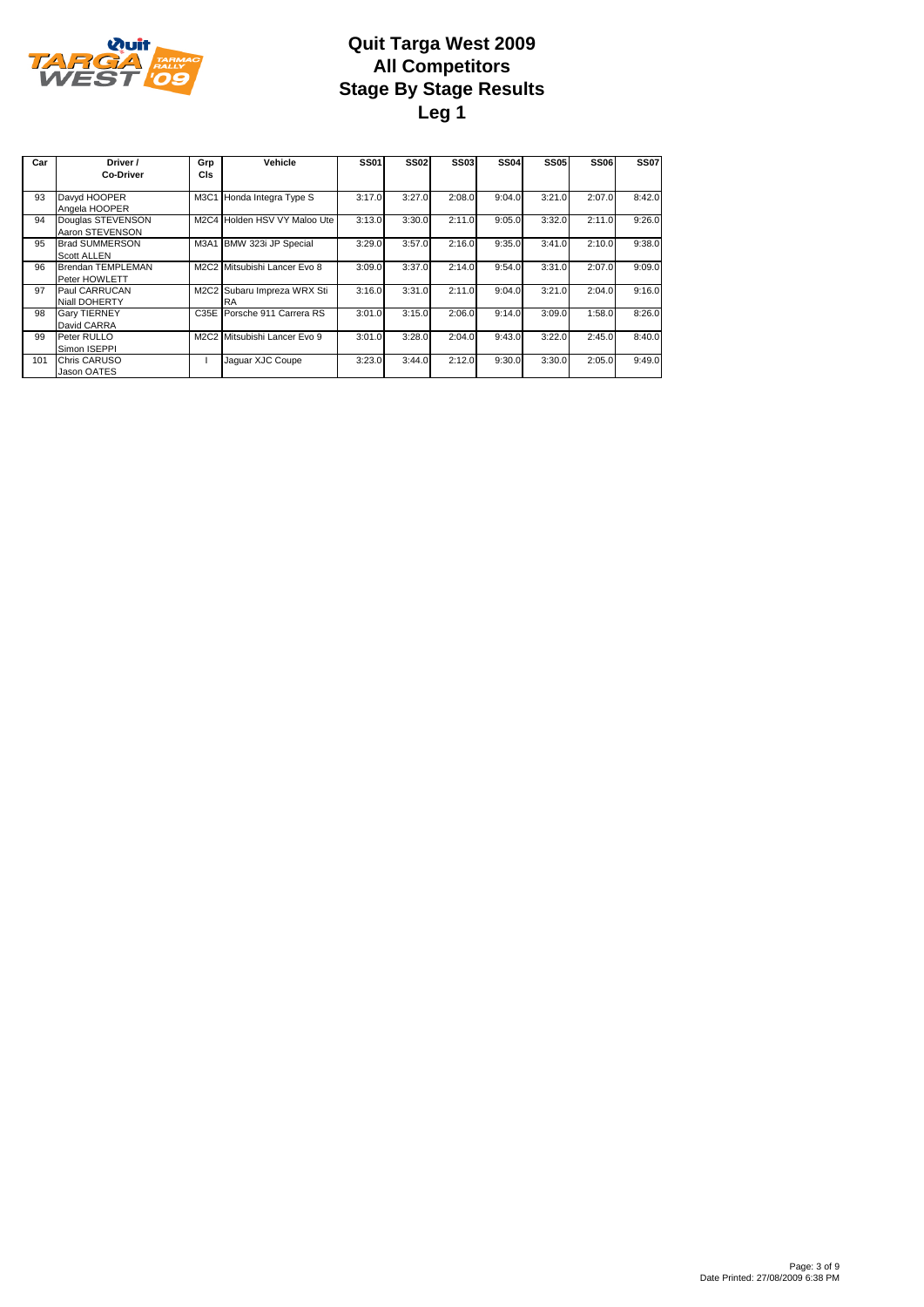

| Car            | Driver /<br><b>Co-Driver</b>               | Grp<br>CIs                    | Vehicle                                 | <b>SS08</b> | <b>SS09</b> | <b>SS10</b> | <b>SS11</b> | <b>SS12</b> | <b>SS13</b> | <b>SS14</b> | <b>SS15</b> | <b>SS17</b> | <b>SS18</b> | <b>SS19</b> | <b>SS20</b> |
|----------------|--------------------------------------------|-------------------------------|-----------------------------------------|-------------|-------------|-------------|-------------|-------------|-------------|-------------|-------------|-------------|-------------|-------------|-------------|
| 2              | Mark CONACHER                              | M <sub>1</sub> C4             | Nissan GTR 35                           | 2:26.0      | 10:10.0     | 2:25.0      | 10:12.0     | 4:19.0      | 2:09.0      | 2:17.0      | 4:13.0      | 2:30.0      | 2:24.0      | 2:45.0      | 2:45.0      |
|                | Andrew CONACHER                            |                               |                                         |             |             |             | 12:49.0     |             |             |             | 5:23.0      | 3:05.0      | 3:04.0      |             |             |
| 3              | Cindy GIELINGH-JONES<br>Katie HOGAN        |                               | M1C1 Mitsubishi Mirage RS               | 3:11.0      | 12:37.0     | 3:04.0      |             | 5:20.0      | 2:41.0      | 3:01.0      |             |             |             | 3:34.0      | 3:30.0      |
| $\overline{4}$ | Neil POLLOCK<br>Peter DONOVAN              |                               | M1C2 Mitsubishi Lancer Evo 9            | 2:36.0      | 10:23.0     | 2:33.0      | 10:20.0     | 4:26.0      | 2:10.0      | 2:23.0      | 4:14.0      | 2:06.0      | 2:32.0      | 2:30.0      | 2:49.0      |
| 5              | Juan RODRIGUEZ<br>Janet RODRIGUEZ          | M2C3                          | Subaru Impreza WRX Sti                  | 2:40.0      | 11:05.0     | 2:38.0      | 11:14.0     | 5:36.0      | 2:53.0      | 3:08.0      | 5:39.0      | 3:22.0      | 3:25.0      | 3:58.0      | 3:48.0      |
| 6              | Kim LEDGER<br>Lisa DUNKERTON               | M2C2                          | Mitsubishi Lancer Evo 9                 | 2:25.0      | 9:52.0      | 2:24.0      | 9:43.0      | 4:07.0      | 2:03.0      | 2:17.0      | 4:16.0      | 2:22.0      | 2:25.0      | 2:46.0      | 2:40.0      |
| 7              | Rohan GREEN<br>Andrew CUTTEN               | C <sub>25</sub> E             | Porsche 911                             | 2:49.0      | 11:04.0     | 2:47.0      | 11:15.0     | 4:40.0      | 2:23.0      | 2:34.0      | 4:40.0      | 2:50.0      | 2:40.0      | 3:06.0      | 3:04.0      |
| 8              | Colin ZAMPATTI<br>Cathryn RUZICKIS         | M <sub>1</sub> B <sub>1</sub> | Ferrari 575M GTC                        | 2:59.0      | 12:08.0     | 3:49.0      | 13:57.0     | 5:20.0      | 2:36.0      | 2:53.0      | 5:15.0      | 3:04.0      | 2:47.0      | 3:24.0      | 3:15.0      |
| 9              | Andrew VAN KANN<br>James MARQUET           | C35B                          | <b>Toyota Levin</b>                     | 2:43.0      | 11:16.0     | 2:42.0      | 10:49.0     | 4:41.0      | 2:20.0      | 2:26.0      | 4:17.0      | 2:34.0      | 2:37.0      | 2:59.0      | 2:52.0      |
| 10             | Colin MARSH<br><b>Brad SCHMIDT</b>         | C35B                          | Ford Escort MK1                         | 2:48.0      | 10:51.0     | 2:46.0      | 10:32.0     | 4:24.0      | 2:20.0      | 2:31.0      | 4:19.0      | 2:39.0      | 2:39.0      | 3:06.0      | 2:59.0      |
| 11             | David MOIR<br>Vicki MOIR                   |                               | C35D Datsun 240Z                        | 2:34.0      | 10:02.0     | 2:33.0      | 10:08.0     | 4:09.0      | 2:03.0      | 2:19.0      | 4:14.0      | 2:20.0      | 2:26.0      | 2:40.0      | 2:41.0      |
| 12             | Laurie BURTON<br>Daniel BURTON             | C26G                          | Porsche 928 S                           | 2:37.0      | 11:06.0     | 2:37.0      | 10:22.0     | 4:29.0      | 2:16.0      | 2:27.0      | 4:10.0      | 2:29.0      | 2:31.0      | 3:03.0      | 2:52.0      |
| 13             | Luke REYMOND<br>John REYMOND               | C <sub>26</sub> A             | Volkswagen Golf                         | 3:02.0      | 11:41.0     | 2:58.0      | 11:48.0     | 4:54.0      | 2:30.0      | 2:44.0      | 5:04.0      | 3:04.0      | 2:56.0      | 3:20.0      | 3:16.0      |
| 14             | Matt WATERS<br><b>Garry RUNDELL</b>        | M <sub>2</sub> C <sub>4</sub> | Holden Monaro CV8                       | 2:31.0      | 10:06.0     | 2:30.0      | 9:59.0      | 4:13.0      | 2:09.0      | 2:29.0      | 4:20.0      | 2:25.0      | 2:24.0      | 2:47.0      | 2:46.0      |
| 15             | Kym ILLMAN<br>Antonia SPIERS               |                               | M2C2 Mitsubishi Lancer Evo 9            | 2:31.0      | 10:53.0     | 2:32.0      | 10:07.0     | 4:18.0      | 2:12.0      | 2:24.0      | 4:03.0      | 2:21.0      | 2:27.0      | 2:53.0      | 2:44.0      |
| 16             | Simon GUNSON<br>Murray ARMENTI             | M <sub>2</sub> C <sub>2</sub> | Mitsubishi Lancer Evo 8<br>RS           | 2:27.0      | 9:41.0      | 2:28.0      | 31:17.0     | 4:51.0      | 2:14.0      | 2:18.0      | 4:17.0      | 2:31.0      | 2:34.0      | 2:49.0      | 2:54.0      |
| 17             | Anthony CLARKE                             | C <sub>24</sub> E             | Holden Torana LC GTR                    | 2:54.0      | 11:36.0     |             |             |             |             |             |             |             |             |             |             |
| 18             | Richard HARRIS<br><b>Rex GROWDEN</b>       | C24H                          | Ford Falcon XW GT                       | 2:42.0      | 12:03.0     | 2:41.0      | 11:18.0     | 4:37.0      | 2:20.0      | 2:38.0      | 4:37.0      | 2:34.0      | 2:38.0      | 3:07.0      | 3:03.0      |
| 19             | <b>Frank PELUSEY</b><br>Dean EVANS         |                               | M1C1 Holden Cruze CD Ti                 | 2:56.0      | 11:18.0     | 2:54.0      | 11:09.0     | 4:40.0      | 2:23.0      | 2:34.0      | 4:36.0      | 2:50.0      | 2:45.0      | 3:07.0      | 3:04.0      |
| 20             | Samantha STEVENS<br>Razvan VLAD            | M <sub>1</sub> C <sub>1</sub> | Hyundia i30 SX CRDi turbo               | 2:52.0      | 10:58.0     | 2:50.0      | 11:00.0     | 4:29.0      | 2:24.0      | 2:30.0      | 4:27.0      | 2:42.0      | 2:46.0      | 3:04.0      | 3:01.0      |
| 21             | Ioana VLAD<br>Paul THOMPSON                | M <sub>2</sub> C <sub>4</sub> | Diesel<br><b>Holden Clubsport</b>       | 2:53.0      | 11:39.0     | 2:52.0      | 11:27.0     | 4:48.0      | 2:25.0      | 2:41.0      | 4:44.0      | 2:53.0      | 2:46.0      | 3:20.0      | 3:18.0      |
| 22             | Mitchell THOMPSON<br>David BARTLETT        | C36A                          | Ford Escort                             | 2:39.0      | 10:17.0     | 2:33.0      | 10:06.0     | 4:14.0      | 2:08.0      | 2:25.0      | 4:13.0      | 2:29.0      | 2:29.0      | 2:46.0      | 2:46.0      |
| 23             | Nigel JONES<br>John TRETTEL                | M2C2                          | Mitsubishi Lancer Evo 9                 | 2:37.0      | 11:39.0     | 2:33.0      | 11:01.0     | 4:35.0      | 2:21.0      | 2:32.0      | 4:36.0      | 2:39.0      | 3:09.0      | 3:22.0      | 3:10.0      |
| 24             | Rob PALMONARI<br>Graham LLOYD              | C35E                          | Porsche 911 RSR                         | 2:49.0      | 10:51.0     | 2:43.0      | 11:02.0     | 4:49.0      | 2:20.0      | 2:36.0      | 4:33.0      | 2:40.0      | 2:43.0      | 3:10.0      | 2:59.0      |
| 25             | <b>Grant WILKINS</b><br>Graham IDDLES      | M2C2                          | Subaru Impreza WRX Sti                  | 2:30.0      | 10:01.0     | 2:25.0      | 9:55.0      | 4:20.0      | 2:10.0      | 2:27.0      | 4:14.0      | 2:28.0      | 2:29.0      | 2:59.0      | 2:56.0      |
| 26             | Chris RANDELL<br>Stewart LIDDLE            | M2C2                          | Subaru Impreza WRX Sti                  | 2:30.0      | 9:44.0      | 2:29.0      | 9:46.0      | 4:00.0      | 2:03.0      | 2:18.0      | 4:10.0      | 2:22.0      | 2:24.0      | 2:41.0      | 2:40.0      |
| 27             | Michael LLOYD<br>John O'DOWD               |                               | M2C4 Holden Monaro GTO                  | 2:33.0      | 9:42.0      | 2:34.0      | 9:36.0      | 4:08.0      | 2:04.0      | 2:18.0      | 4:07.0      | 2:23.0      | 2:25.0      | 2:49.0      | 2:42.0      |
| 28             | <b>Greg ALLEN</b><br>Graham ROMYN          | C35F                          | Holden Torana GTR XUI                   | 2:42.0      | 10:41.0     | 2:39.0      | 10:25.0     | 4:25.0      | 2:12.0      | 2:24.0      | 4:13.0      | 2:27.0      | 2:33.0      | 2:54.0      | 2:50.0      |
| 29             | Gray MARSHALL<br>Paul DAVIES               |                               | M2C4 Holden VE HDT Group 4              | 2:38.0      | 10:10.0     | 2:28.0      | 9:31.0      | 3:59.0      | 2:03.0      | 2:10.0      | 3:53.0      | 2:14.0      | 2:21.0      | 2:49.0      | 2:40.0      |
| 30             | David HENDERSON<br>Gavin ADAMS             |                               | C14C Triumph TR5                        | 3:01.0      | 11:42.0     | 2:54.0      | 11:27.0     | 4:47.0      | 2:30.0      | 2:42.0      | 4:38.0      | 2:51.0      | 2:52.0      | 3:18.0      | 3:09.0      |
| 31             | <b>Bruce POLLOCK</b><br>Graeme SHAW        |                               | M2C2 Mitsubishi Lancer Evo 10           | 2:30.0      | 10:08.0     | 2:31.0      | 9:59.0      | 4:18.0      | 2:08.0      | 2:22.0      | 4:05.0      | 2:24.0      | 2:23.0      | 2:47.0      | 2:43.0      |
| 32             | Ray BAKER<br>Frank HUBER                   |                               | RS<br>C23F Ford Futura Coupe Sprint     | 2:53.0      | 12:01.0     | 3:49.0      | 13:57.0     | 4:57.0      | 2:26.0      | 2:39.0      | 4:43.0      | 2:45.0      | 2:44.0      | 3:14.0      | 3:05.0      |
| 33             | Wayne TURNER<br>Nick RAHIMATULLA           |                               | C15B Alfa Romeo 2000 GTV 105            | 2:56.0      | 12:05.0     |             |             |             |             |             |             |             |             |             |             |
| 34             | John REED<br>Alister MCRAE                 |                               | Series<br>M2C2 Mitsubishi Lancer Evo 10 | 2:31.0      | 9:09.0      | 2:56.0      | 9:05.0      | 3:57.0      | 2:00.0      | 2:06.0      | 3:42.0      | 2:08.0      | 2:16.0      | 2:29.0      | 2:28.0      |
| 35             | <b>Bill HAYES</b><br>* Klark QUINN         |                               | RS<br>M2C2 Mitsubishi Lancer Evo 9      | 2:24.0      | 9:12.0      | 2:20.0      | 9:03.0      | 3:46.0      | 1:56.0      | 2:08.0      | 3:47.0      | 2:11.0      | 2:15.0      | 2:33.0      | 2:30.0      |
| 36             | Toni FEAVER<br>Rob BLACK                   |                               | M1C3 Porsche GT3 RS                     | 2:35.0      | 11:18.0     | 2:38.0      | 10:50.0     | 4:58.0      | 2:15.0      | 2:38.0      | 4:22.0      | 2:31.0      | 2:33.0      | 2:57.0      | 2:52.0      |
| 37             | Jenny COLE<br><b>Dylan THOMAS</b>          |                               | M2C2 Mitsubishi Lancer Evo 9            | 2:23.0      | 9:10.0      | 2:20.0      | 9:01.0      | 3:45.0      | 1:59.0      | 2:04.0      | 3:58.0      | 2:12.0      | 2:18.0      | 2:35.0      | 2:31.0      |
| 38             | Dave THOMAS<br>Graham FURNESS              |                               | <b>RS</b><br>M2C2 Subaru Impreza WRX    | 2:28.0      | 9:29.0      | 2:26.0      | 9:16.0      | 3:56.0      | 2:00.0      | 2:08.0      | 4:12.0      | 2:18.0      | 2:22.0      | 2:40.0      | 2:33.0      |
| 39             | Cameron FURNESS<br>Stephen BROWN           |                               | Spec C<br>M2C4 Ford Falcon GT           | 2:55.0      | 11:25.0     | 2:45.0      | 11:30.0     | 4:48.0      | 2:21.0      | 2:32.0      | 4:36.0      | 2:41.0      | 2:40.0      | 3:07.0      | 3:05.0      |
| 41             | Jeffrey BROWN<br>David KENDALL             |                               | M2C2 Mitsubishi Lancer Evo 8            | 2:30.0      | 10:23.0     | 2:31.0      | 10:20.0     | 4:17.0      | 2:03.0      | 2:25.0      | 4:03.0      | 2:19.0      | 2:25.0      | 2:47.0      | 2:43.0      |
| 42             | Jennifer KENDALL<br>Mik HEALEY             |                               | C35B Ford Escort MK1                    | 2:43.0      | 10:15.0     | 2:42.0      | 10:11.0     | 4:16.0      | 2:12.0      | 2:23.0      | 4:09.0      | 2:28.0      | 2:32.0      | 2:48.0      | 2:48.0      |
| 43             | Dennis DUNLOP<br>Victor POPESCU            |                               | M2C1 Lotus Elise                        | 2:42.0      | 10:45.0     | 2:49.0      | 10:22.0     | 4:31.0      | 2:17.0      | 2:25.0      | 4:18.0      | 2:39.0      | 2:39.0      | 3:09.0      | 3:01.0      |
| 44             | Peter BEST<br>Keith HAWLEY                 |                               | M1C2 Volkswagen Golf R32                | 2:48.0      | 11:22.0     | 2:46.0      | 11:07.0     | 4:33.0      | 2:22.0      | 2:30.0      | 4:36.0      | 2:41.0      | 2:40.0      | 3:05.0      | 3:02.0      |
| 45             | Russell HAWLEY<br>Mark O'KANE              |                               | C36G Holden Torana A9X                  | 2:32.0      | 10:20.0     | 2:29.0      | 10:23.0     | 4:30.0      | 2:09.0      | 2:25.0      | 4:12.0      | 2:29.0      | 2:30.0      | 2:50.0      | 2:47.0      |
| 46             | Mitchell O'KANE<br><b>Bernard CECCHELE</b> |                               | C35B Alfa Romeo 2000 GTV 105            | 2:40.0      | 11:15.0     | 2:37.0      | 10:57.0     | 4:29.0      | 2:24.0      | 2:28.0      | 4:18.0      | 2:35.0      | 2:24.0      | 3:05.0      | 2:59.0      |
| 47             | Roberto CECCHELE<br>Philip HOOPER          |                               | Series<br>M2C3 Porsche 944 Turbo        | 2:41.0      | 11:09.0     | 2:40.0      | 11:05.0     | 4:46.0      | 2:21.0      | 2:46.0      | 4:30.0      | 2:36.0      | 2:36.0      | 3:05.0      | 2:53.0      |
|                | Malcolm CROCKENBERG                        |                               |                                         |             |             |             |             |             |             |             |             |             |             |             |             |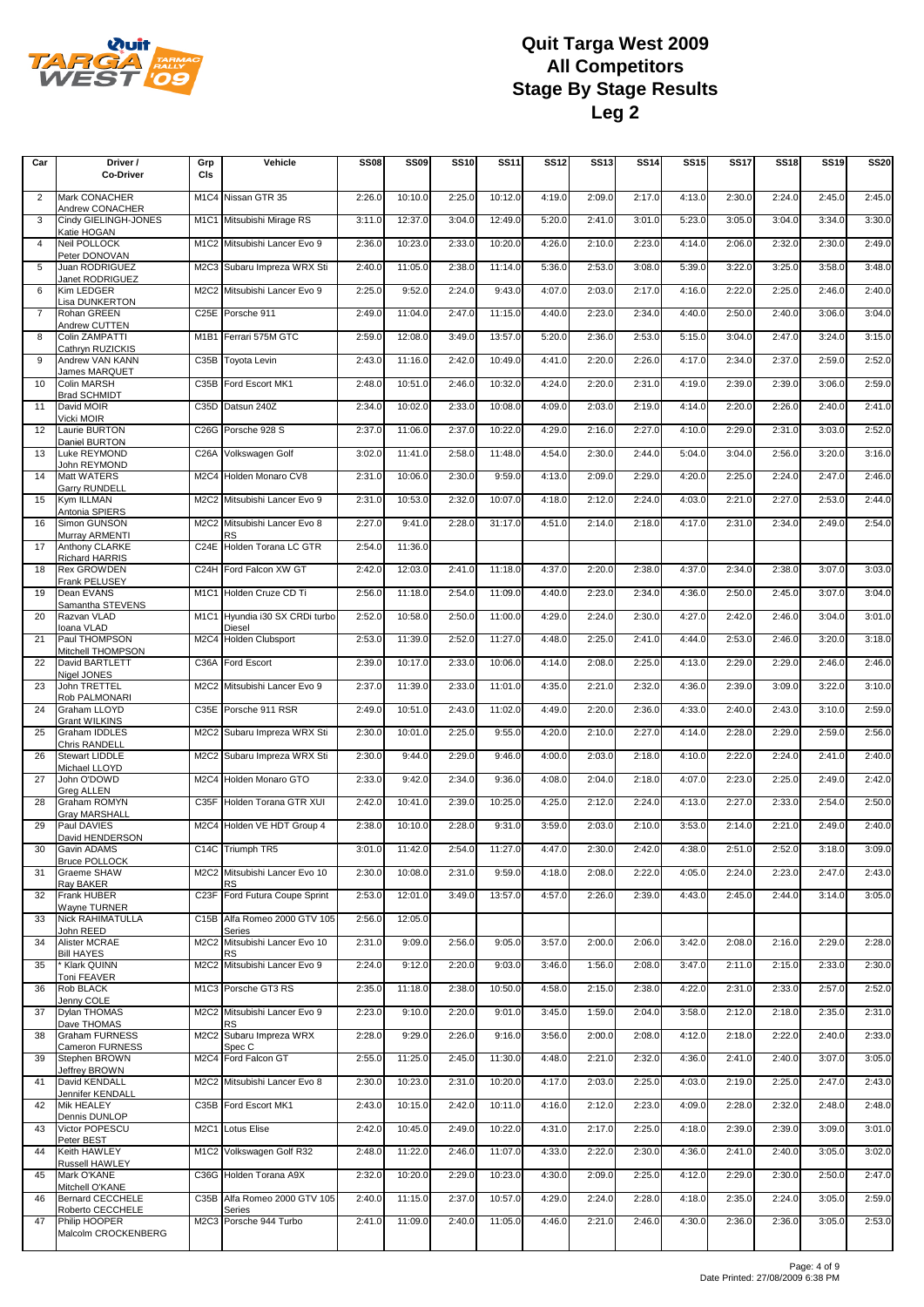

| Car | Driver /<br><b>Co-Driver</b>                           | Grp<br>CIs | Vehicle                                    | <b>SS08</b> | <b>SS09</b> | <b>SS10</b> | <b>SS11</b> | <b>SS12</b> | <b>SS13</b> | <b>SS14</b> | <b>SS15</b> | <b>SS17</b> | <b>SS18</b> | <b>SS19</b> | <b>SS20</b> |
|-----|--------------------------------------------------------|------------|--------------------------------------------|-------------|-------------|-------------|-------------|-------------|-------------|-------------|-------------|-------------|-------------|-------------|-------------|
| 48  | <b>Bruce HAWLEY</b>                                    |            | M2C3 Nissan Skyline R34 GTR                | 2:27.0      | 9:48.0      | 2:27.0      | 9:49.0      | 4:00.0      | 2:53.0      | 3:08.0      | 5:39.0      | 3:22.0      | 3:25.0      | 2:48.0      | 2:42.0      |
| 49  | Karl HOWARD<br><b>Martin EYER</b>                      |            | C16D Triumph Stag                          | 3:33.0      | 13:50.0     | 3:23.0      | 13:57.0     | 5:36.0      | 2:53.0      | 3:08.0      | 5:39.0      | 3:22.0      | 3:25.0      | 3:58.0      | 3:48.0      |
| 50  | Sharon EYER<br>Brendon WINTERBOURN<br>Gillian MCDOWALL |            | M2C2 Subaru Impreza WRX Sti                | 2:26.0      | 9:15.0      | 2:24.0      | 9:20.0      | 3:49.0      | 1:58.0      | 2:10.0      | 3:50.0      | 2:18.0      | 2:19.0      | 2:35.0      | 2:30.0      |
| 51  | <b>Glyn CRIMP</b><br>Paul VAN DER MEY                  |            | C36D Porsche 924 GTS Club<br>Sport         | 2:41.0      | 10:56.0     | 2:40.0      | 10:41.0     | 4:22.0      | 2:20.0      | 2:29.0      | 4:13.0      | 2:35.0      | 2:34.0      | 3:03.0      | 2:51.0      |
| 52  | <b>Anthony LIST</b><br>Alyson FLOOD                    |            | M4B2 Mitsubishi Lancer Evo 1               | 2:39.0      | 10:33.0     | 2:39.0      | 10:01.0     | 4:30.0      | 2:14.0      | 2:33.0      | 4:19.0      | 2:30.0      | 2:31.0      | 2:53.0      | 2:53.0      |
| 53  | Michael CIVIL<br>Frank ZANOTTI                         |            | M4C2 Mitsubishi Lancer Evo 6               | 2:33.0      | 10:09.0     | 2:32.0      | 10:05.0     | 4:04.0      | 2:06.0      | 2:22.0      | 4:01.0      | 2:22.0      | 2:22.0      | 2:41.0      | 2:43.0      |
| 54  | <b>Stuart WATERS</b><br><b>Todd PAYNE</b>              |            | C35C Ford Escort Mk II                     | 2:38.0      | 10:24.0     | 2:38.0      | 10:17.0     | 4:21.0      | 2:12.0      | 2:22.0      | 4:11.0      | 2:26.0      | 2:29.0      | 2:51.0      | 2:45.0      |
| 55  | Simon CLARKE<br>Peter WICKAM                           |            | M1C2 Mitsubishi Lancer Evo 10<br><b>RS</b> |             |             |             |             |             |             |             |             |             |             |             |             |
| 56  | <b>Justine BURNS</b><br>Lee-Anne MCKENNA               |            | M3B1 Mitsubishi Galant VR4                 | 2:43.0      | 11:12.0     | 2:41.0      | 10:49.0     | 4:31.0      | 2:23.0      | 2:35.0      | 4:27.0      | 2:41.0      | 2:44.0      | 3:07.0      | 2:57.0      |
| 57  | Steven CADDEN<br><b>Steven STRIK</b>                   |            | C15E Porsche 911                           | 2:28.0      | 9:55.0      | 2:28.0      | 10:01.0     | 4:12.0      | 2:08.0      | 2:21.0      | 4:16.0      | 2:21.0      | 2:29.0      | 2:46.0      | 2:47.0      |
| 58  | Robert DARRINGTON<br>David ABETZ                       |            | M2C3 Audi S4                               | 2:40.0      | 10:28.0     | 2:35.0      | 10:26.0     | 4:17.0      | 2:17.0      | 2:20.0      | 4:15.0      | 2:32.0      | 2:30.0      | 2:47.0      | 2:50.0      |
| 59  | Greg SUTTON<br>Paul KELLY                              |            | C26B Mazda RX7                             | 2:44.0      | 10:25.0     | 2:40.0      | 10:31.0     | 4:33.0      | 2:14.0      | 2:34.0      | 4:25.0      | 2:31.0      | 2:36.0      | 3:00.0      | 3:01.0      |
| 60  | Paul PERNECHELE<br><b>Ben TRAGER</b>                   |            | C24H Ford Falcon XY                        | 2:51.0      | 11:37.0     | 2:44.0      | 11:07.0     | 5:36.0      | 2:53.0      | 3:08.0      | 5:39.0      | 2:41.0      | 2:43.0      | 3:12.0      | 3:06.0      |
| 61  | <b>Ross HAMILTON</b><br><b>Tony ROBSON</b>             |            | M2C2 Mitsubishi Lancer Evo 8               | 2:22.0      | 9:31.0      | 2:21.0      | 9:15.0      | 4:00.0      | 2:00.0      | 2:09.0      | 4:10.0      | 2:12.0      | 2:18.0      | 2:43.0      | 2:38.0      |
| 62  | Franz ESTERBAUER<br>Ivan TAN                           |            | M2C2 Mitsubishi Lancer Evo 9               | 2:24.0      | 9:15.0      | 2:22.0      | 9:00.0      | 3:46.0      | 1:57.0      | 2:08.0      | 3:56.0      | 2:12.0      | 2:18.0      | 2:42.0      | 2:34.0      |
| 63  | Glenn BADGER<br>Roger CATIONS                          |            | C34B Ford Escort MK1                       | 2:44.0      | 11:03.0     | 2:39.0      | 10:27.0     | 5:36.0      | 2:53.0      | 3:08.0      | 5:39.0      | 3:22.0      | 3:25.0      | 3:58.0      | 3:48.0      |
| 64  | Rob HERRIDGE<br>Greg FLOOD                             |            | M2C2 Subaru Impreza WRX Sti                | 2:24.0      | 9:22.0      | 2:21.0      | 9:14.0      | 3:54.0      | 1:59.0      | 2:06.0      | 3:58.0      | 2:12.0      | 2:19.0      | 2:36.0      | 2:31.0      |
| 65  | Dean HERRIDGE<br>Chris MURPHY                          |            | M2C2 Subaru Impreza WRX Sti                | 2:22.0      | 9:01.0      | 2:20.0      | 8:52.0      | 3:55.0      | 1:54.0      | 2:04.0      | 3:40.0      | 2:08.0      | 2:14.0      | 2:32.0      | 2:26.0      |
| 66  | Shane ATTWELL<br>Mike JOSS                             |            | C35E Porsche 911 RS                        | 2:35.0      | 10:24.0     | 2:33.0      | 10:23.0     | 4:23.0      | 2:10.0      | 2:26.0      | 4:30.0      | 2:29.0      | 2:35.0      | 2:53.0      | 2:56.0      |
| 67  | Lea WELCH<br><b>Justin SMITH</b>                       |            | C35C Ford Escort MK1                       | 2:31.0      | 10:06.0     | 2:29.0      | 10:13.0     | 4:44.0      | 2:12.0      | 2:18.0      | 4:23.0      | 2:22.0      | 2:33.0      | 2:55.0      | 2:50.0      |
| 68  | Michael WOOD<br>Alexandra WOOD                         |            | M2C2 Subaru Impreza WRX Sti                | 2:30.0      | 9:41.0      | 2:27.0      | 9:41.0      | 4:02.0      | 2:21.0      | 3:08.0      | 5:39.0      | 2:22.0      | 2:35.0      | 2:43.0      | 2:40.0      |
| 69  | <b>Todd ZANI</b><br>Michael KENNEDY                    |            | M2C4 Holden HSV Maloo Ute                  | 2:36.0      | 11:08.0     | 2:37.0      | 10:03.0     | 4:23.0      | 2:13.0      | 2:26.0      | 4:04.0      | 2:04.0      | 2:26.0      | 2:51.0      | 2:46.0      |
| 70  | Kevin WEEKS<br>Rebecca CRUNKHORN                       |            | C35E Porsche 911 RSR                       | 2:28.0      | 9:38.0      | 2:21.0      | 9:38.0      | 4:00.0      | 2:05.0      | 2:20.0      | 4:12.0      | 2:19.0      | 2:22.0      | 2:45.0      | 2:37.0      |
| 71  | David IDDLES<br>Chris KOSTOPOULOS                      |            | M4C2 Subaru Impreza WRX Sti                | 3:33.0      | 13:50.0     | 3:49.0      | 11:11.0     | 5:19.0      | 2:27.0      | 2:34.0      | 4:36.0      | 2:39.0      | 2:45.0      | 2:51.0      | 2:55.0      |
| 72  | <b>Tolley CHALLIS</b><br>Anthony CHUDLEIGH             |            | M2C2 Mitsubishi Lancer Evo 6               | 2:28.0      | 9:43.0      | 2:29.0      | 9:36.0      | 3:51.0      | 2:02.0      | 2:16.0      | 4:00.0      | 2:16.0      | 2:22.0      | 2:44.0      | 2:38.0      |
| 73  | Steven JONES<br>Ruari SOUTAR-DAWSON                    |            | M1C4 Nissan GTR 35                         | 2:15.0      | 8:51.0      | 2:16.0      | 8:35.0      | 3:51.0      | 1:54.0      | 2:00.0      | 3:38.0      | 2:03.0      | 2:09.0      | 2:27.0      | 2:25.0      |
| 74  | Michael MINSHALL<br>Sean BENNETT                       |            | M1C2 Mitsubishi Lancer Evo 9               | 2:39.0      | 10:27.0     | 2:34.0      | 10:24.0     | 4:20.0      | 2:11.0      | 2:27.0      | 4:14.0      | 2:32.0      | 2:35.0      | 2:58.0      | 2:55.0      |
| 75  | Jon-Paul VAN LOENHOUT<br>Daniel DEVRIES                |            | M2C2 Mitsubishi Lancer Evo 9               | 2:30.0      | 9:56.0      | 2:30.0      | 10:03.0     | 4:23.0      | 2:05.0      | 2:20.0      | 5:39.0      | 2:22.0      | 2:29.0      | 2:53.0      | 2:48.0      |
| 76  | Jason KENT<br>Craig STAMPFLI                           |            | M3B2 Mitsubishi Lancer Evo 3<br><b>RS</b>  | 2:20.0      | 9:11.0      | 2:18.0      | 9:09.0      | 3:50.0      | 1:55.0      | 2:08.0      | 3:56.0      | 2:12.0      | 2:13.0      | 2:45.0      | 2:31.0      |
| 77  | Godfrey EVERETT<br>Declan EVERETT                      |            | C35D Porsche 911 Targa                     | 2:49.0      | 13:50.0     | 3:49.0      | 13:57.0     | 5:36.0      | 2:53.0      | 3:08.0      | 5:39.0      | 2:56.0      | 2:07.0      | 3:38.0      | 3:21.0      |
| 78  | Simon LINGFORD<br>Susannah LINGFORD                    |            | C35D Datsun 240Z                           | 2:48.0      | 10:59.0     | 2:49.0      | 10:55.0     | 4:35.0      | 2:23.0      | 2:37.0      | 4:23.0      | 1:53.0      | 2:39.0      | 3:00.0      | 2:55.0      |
| 79  | Paul MOLTONI<br><b>Brett DAVEY</b>                     |            | C35E Porsche 911 Carrera RS                | 2:40.0      | 10:58.0     | 2:54.0      | 13:57.0     | 5:19.0      | 2:18.0      | 2:34.0      | 4:25.0      | 2:30.0      | 2:48.0      | 3:07.0      | 2:54.0      |
| 80  | Mark DOBSON<br>Graeme DOBSON                           |            | C35F Triumph TR7                           | 2:35.0      | 10:57.0     | 2:32.0      | 10:54.0     | 4:32.0      | 2:14.0      | 2:24.0      | 4:15.0      | 2:26.0      | 2:51.0      | 2:56.0      | 2:54.0      |
| 81  | George NITTIS<br>Stuart BOYCE                          |            | C24H Ford Falcon XY GTHO                   | 2:40.0      | 11:01.0     | 2:38.0      | 10:38.0     | 4:31.0      | 2:16.0      | 2:28.0      | 4:18.0      | 2:30.0      | 2:31.0      | 2:56.0      | 2:54.0      |
| 82  | <b>Bryan MCGRATH</b><br>Eamonn O'SULLIVAN              |            | M2C2 Subaru Impreza WRX Sti                | 2:30.0      | 10:16.0     | 2:27.0      | 10:02.0     | 4:19.0      | 2:07.0      | 2:18.0      | 4:08.0      | 2:22.0      | 2:26.0      | 2:51.0      | 2:45.0      |
| 83  | Michael MILLER<br>Luke MARSLAND                        |            | C36G Holden VH Group 3                     | 2:35.0      | 11:03.0     | 2:35.0      | 10:34.0     | 4:41.0      | 2:16.0      | 2:31.0      | 4:21.0      | 2:23.0      | 2:30.0      | 2:55.0      | 2:51.0      |
| 84  | Michael STEELE<br><b>Tony BEST</b>                     |            | M4B2 Subaru Liberty                        | 2:37.0      | 10:04.0     | 2:35.0      | 10:00.0     | 4:10.0      | 2:06.0      | 2:22.0      | 4:02.0      | 2:23.0      | 2:35.0      | 2:44.0      | 2:42.0      |
| 85  | Marcus NUUTINEN<br>Gerard MCCONKEY                     |            | M1C3 Skelta G-Force                        |             |             |             |             |             |             |             |             |             |             |             |             |
| 86  | Michael CARATTI<br>Mathew CARATTI                      |            | M2A3 Porsche 944 Turbo                     | 2:41.0      | 10:43.0     | 2:41.0      | 10:37.0     | 4:42.0      | 2:15.0      | 2:32.0      | 4:24.0      | 2:05.0      | 2:37.0      | 3:02.0      | 3:06.0      |
| 87  | Kevin SIMONSEN<br>Matthew JAMES-WALLACE                |            | M2C2 Mitsubishi Lancer Evo 7               | 2:24.0      | 9:15.0      | 2:22.0      | 9:22.0      | 3:57.0      | 2:03.0      | 2:11.0      |             |             |             |             |             |
| 88  | Ivan THOMPSON<br>Karl FRANCIS                          |            | M2C2 Subaru Impreza WRX Sti                | 2:31.0      | 9:20.0      | 2:28.0      | 9:13.0      | 3:46.0      | 2:00.0      | 2:08.0      | 3:47.0      | 2:14.0      | 2:19.0      | 2:36.0      | 2:32.0      |
| 89  | <b>Ben SEARCY</b><br>Anthony PAYNTER                   |            | M2C2 Mitsubishi Lancer Evo 9<br>RS         | 2:21.0      | 9:06.0      | 2:16.0      | 9:01.0      | 3:41.0      | 1:56.0      | 2:01.0      | 3:47.0      | 2:07.0      | 2:16.0      | 2:38.0      | 2:32.0      |
| 90  | Tony QUINN<br>Naomi TILLETT                            |            | M1C4 Nissan GTR 35                         | 2:18.0      | 8:44.0      | 2:17.0      | 8:42.0      | 3:59.0      | 1:55.0      | 2:00.0      | 3:45.0      | 2:03.0      | 2:10.0      | 2:28.0      | 2:29.0      |
| 91  | Peter MAJOR<br>Kim SCREAIGH                            | M2C2       | Mitsubishi Lancer Evo 6<br>RS              | 2:22.0      | 9:13.0      | 2:18.0      | 9:01.0      | 3:51.0      | 2:04.0      | 2:08.0      | 3:52.0      | 2:12.0      | 2:16.0      | 2:34.0      | 2:32.0      |
| 92  | <b>Matthew SIMS</b><br>Dennis SIMS                     |            | M2A3 Nissan Skyline GTR                    | 2:36.0      | 10:12.0     | 2:29.0      | 10:12.0     | 5:36.0      | 2:53.0      | 3:08.0      | 5:39.0      | 3:22.0      | 3:25.0      | 3:58.0      | 3:48.0      |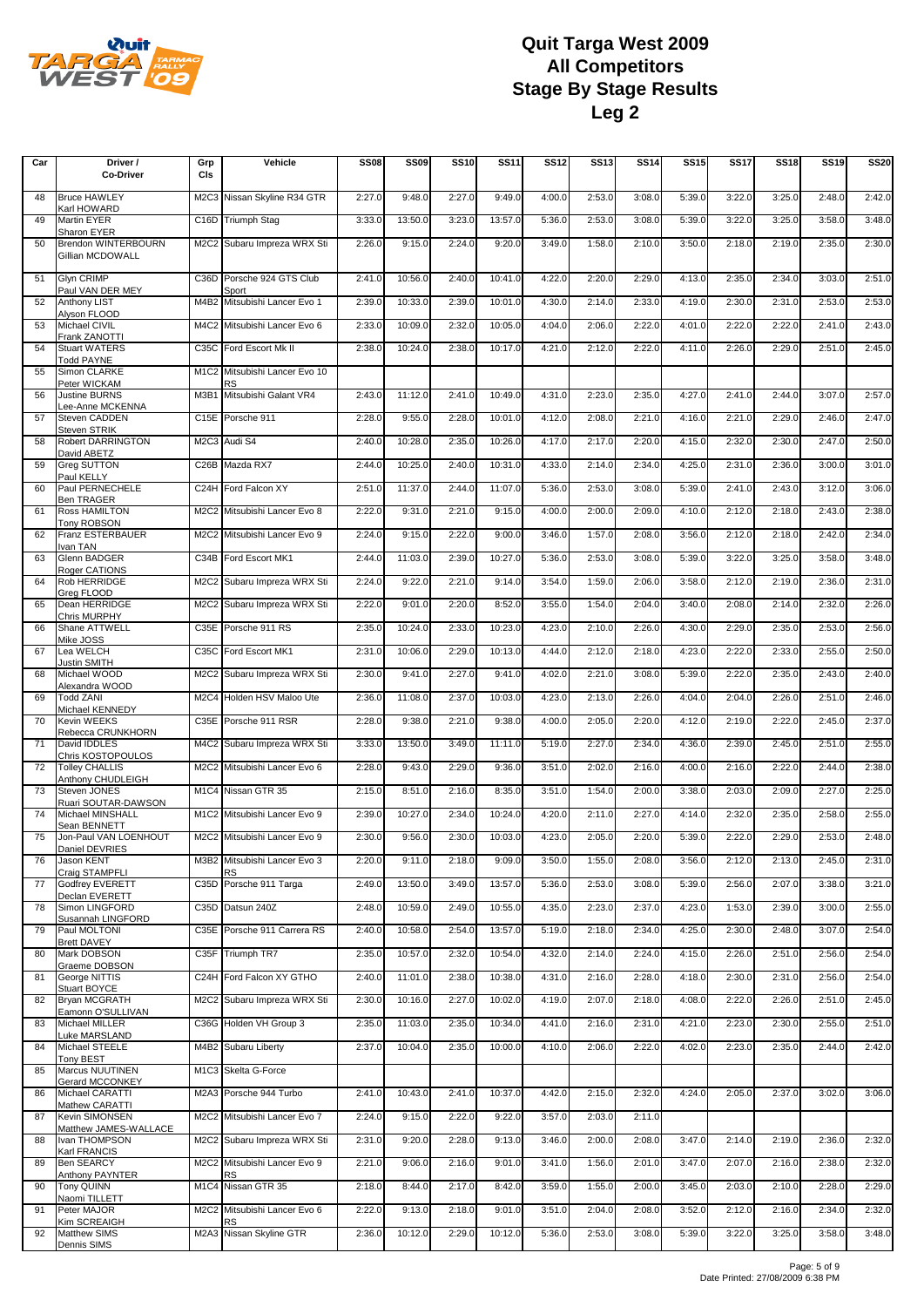

| Car          | Driver /                                    | Grp        | Vehicle                           | <b>SS08</b> | SS <sub>09</sub> | SS <sub>10</sub> | <b>SS11</b> | <b>SS12</b> | <b>SS13</b> | <b>SS14</b> | <b>SS15</b> | <b>SS17</b> | <b>SS18</b> | <b>SS19</b> | <b>SS20</b> |
|--------------|---------------------------------------------|------------|-----------------------------------|-------------|------------------|------------------|-------------|-------------|-------------|-------------|-------------|-------------|-------------|-------------|-------------|
|              | <b>Co-Driver</b>                            | <b>CIs</b> |                                   |             |                  |                  |             |             |             |             |             |             |             |             |             |
| 93           | Davyd HOOPER<br>Angela HOOPER               |            | M3C1 Honda Integra Type S         | 2:35.0      | 10:14.0          | 2:32.0           | 10:09.0     | 4:11.0      | 2:08.0      | 2:22.0      | 3:57.0      | 2:24.0      | 2:28.0      | 2:49.0      | 2:44.0      |
| 94           | Douglas STEVENSON<br>Aaron STEVENSON        |            | M2C4 Holden HSV VY Maloo Ute      | 2:39.0      | 1:43.0           | 2:37.0           | 11:20.0     | 4:48.0      | 2:13.0      | 2:26.0      | 4:27.0      | 1:59.0      | 2:41.0      | 3:06.0      | 2:58.0      |
| 95           | <b>Brad SUMMERSON</b><br><b>Scott ALLEN</b> |            | M3A1 BMW 323i JP Special          | 3:00.0      | 11:12.0          | 2:52.0           | 10:47.0     | 4:35.0      | 2:23.0      | 2:34.0      | 4:25.0      | 2:41.0      | 2:42.0      | 3:09.0      | 2:59.0      |
| 96           | Brendan TEMPLEMAN<br>Peter HOWLETT          |            | M2C2 Mitsubishi Lancer Evo 8      | 2:37.0      | 10:54.0          | 2:33.0           | 10:11.0     | 4:19.0      | 2:14.0      | 2:21.0      | 4:27.0      | 2:28.0      | 2:30.0      | 3:03.0      | 2:55.0      |
| 97           | Paul CARRUCAN<br>Niall DOHERTY              |            | M2C2 Subaru Impreza WRX Sti<br>RA | 2:39.0      | 10:21.0          | 2:34.0           | 10:08.0     | 4:27.0      | 2:24.0      | 2:25.0      | 4:35.0      | 2:26.0      | 2:35.0      | 2:55.0      | 2:52.0      |
| 98           | <b>Gary TIERNEY</b><br>David CARRA          |            | C35E Porsche 911 Carrera RS       | 2:29.0      | 9:59.0           | 2:25.0           | 9:52.0      | 4:14.0      | 2:05.0      | 2:33.0      | 4:15.0      | 2:26.0      | 2:25.0      | 2:49.0      | 2:46.0      |
| 99           | <b>Peter RULLO</b><br>Simon ISEPPI          |            | M2C2 Mitsubishi Lancer Evo 9      | 2:28.0      | 10:59.0          | 3:49.0           | 13:57.0     | 5:36.0      | 2:53.0      | 3:08.0      | 5:39.0      | 3:22.0      | 3:25.0      | 3:58.0      | 3:48.0      |
| $10^{\circ}$ | <b>Chris CARUSO</b><br>Jason OATES          |            | Jaquar XJC Coupe                  | 2:50.0      | 1:04.0           | 2:48.0           | 11:11.0     | 4:54.0      | 2:22.0      | 2:33.0      | 4:45.0      | 2:43.0      | 2:46.0      | 3:09.0      | 3:09.0      |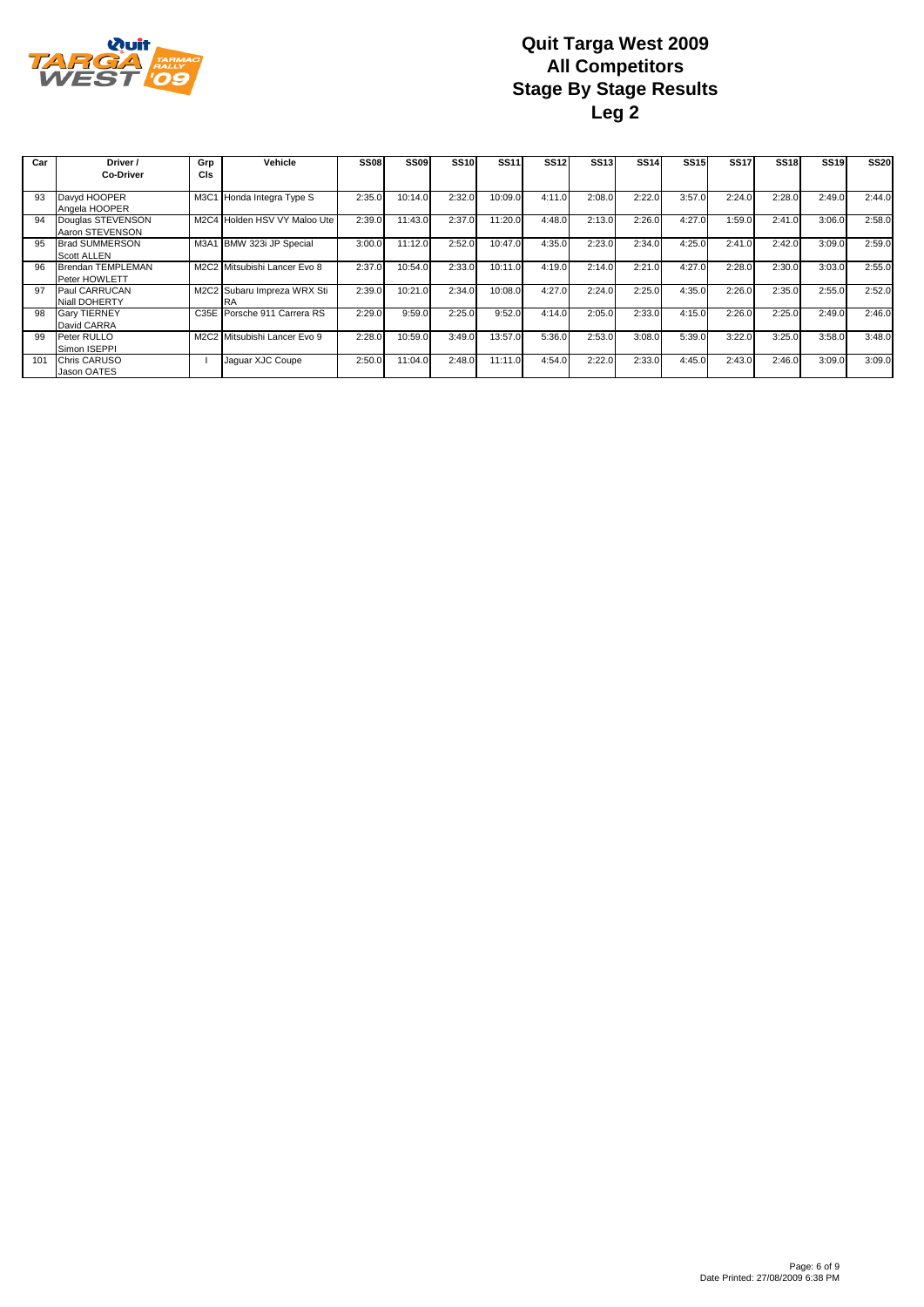

| Car            | Driver /<br><b>Co-Driver</b>                | Grp<br>CIS                    | Vehicle                                 | <b>SS21</b> | <b>SS22</b> | <b>SS23</b> | <b>SS24</b> | <b>SS25</b> | <b>SS26</b> | <b>SS27</b> | <b>SS28</b> | <b>SS29</b> | <b>SS30</b> | <b>Penalties</b> |
|----------------|---------------------------------------------|-------------------------------|-----------------------------------------|-------------|-------------|-------------|-------------|-------------|-------------|-------------|-------------|-------------|-------------|------------------|
| $\overline{2}$ | Mark CONACHER                               |                               | M1C4 Nissan GTR 35                      | 2:25.0      | 9:56.0      | 11:09.0     | 4:05.0      | 2:14.0      | 2:26.0      | 2:21.0      | 3:40.0      | 2:20.0      | 3:39.0      | 1.0              |
| 3              | Andrew CONACHER<br>Cindy GIELINGH-JONES     |                               | M1C1 Mitsubishi Mirage RS               | 3:04.0      | 12:25.0     | 12:29.0     | 5:01.0      | 2:49.0      | 2:58.0      | 2:55.0      | 4:30.0      | 2:55.0      | 4:30.0      |                  |
| $\overline{4}$ | Katie HOGAN<br><b>Neil POLLOCK</b>          |                               | M1C2 Mitsubishi Lancer Evo 9            | 2:30.0      | 9:43.0      | 10:12.0     | 3:57.0      | 2:11.0      | 2:21.0      | 2:23.0      | 3:41.0      | 2:20.0      | 3:39.0      |                  |
| 5              | Peter DONOVAN<br>Juan RODRIGUEZ             |                               | M2C3 Subaru Impreza WRX Sti             | 2:38.0      | 10:46.0     | 11:47.0     | 4:28.0      | 2:29.0      | 3:08.0      | 2:34.0      | 3:53.0      | 2:33.0      | 3:48.0      | 30.0             |
| 6              | Janet RODRIGUEZ<br>Kim LEDGER               |                               | M2C2 Mitsubishi Lancer Evo 9            | 2:17.0      | 9:11.0      | 9:59.0      | 3:51.0      | 2:11.0      | 2:15.0      | 2:15.0      | 3:31.0      | 2:25.0      | 3:36.0      |                  |
| $\overline{7}$ | <b>Lisa DUNKERTON</b><br>Rohan GREEN        |                               | C25E Porsche 911                        | 2:42.0      | 11:16.0     | 12:13.0     | 4:26.0      | 2:28.0      | 2:40.0      | 2:31.0      | 4:04.0      | 2:31.0      | 3:57.0      |                  |
| 8              | Andrew CUTTEN<br>Colin ZAMPATTI             | M1B1                          | Ferrari 575M GTC                        | 2:46.0      | 11:37.0     | 12:32.0     | 4:57.0      | 2:46.0      | 2:52.0      | 2:39.0      | 4:22.0      | 2:42.0      | 4:20.0      | 2:45.0           |
| 9              | Cathryn RUZICKIS<br>Andrew VAN KANN         | C <sub>35</sub> B             | <b>Toyota Levin</b>                     | 2:34.0      | 10:09.0     | 10:28.0     | 4:06.0      | 2:15.0      | 2:25.0      | 2:29.0      | 3:44.0      | 2:29.0      | 3:40.0      |                  |
| 10             | James MARQUET<br>Colin MARSH                | C35B                          | Ford Escort MK1                         | 2:42.0      | 10:11.0     | 10:36.0     | 4:07.0      | 2:23.0      | 2:33.0      | 2:33.0      | 3:56.0      | 2:35.0      | 3:50.0      |                  |
| 11             | <b>Brad SCHMIDT</b><br>David MOIR           |                               | C35D Datsun 240Z                        | 2:28.0      | 9:32.0      | 9:59.0      | 3:50.0      | 2:07.0      | 2:15.0      | 2:17.0      | 3:27.0      | 2:16.0      | 3:24.0      |                  |
| 12             | Vicki MOIR<br>Laurie BURTON                 | C26G                          | Porsche 928 S                           | 2:27.0      | 9:25.0      | 10:08.0     | 3:53.0      | 2:12.0      | 2:20.0      | 2:21.0      | 3:34.0      | 2:23.0      | 3:34.0      |                  |
| 13             | Daniel BURTON<br>Luke REYMOND               | C26A                          | Volkswagen Golf                         | 2:54.0      | 11:56.0     | 12:08.0     | 4:40.0      | 2:36.0      | 2:51.0      | 2:49.0      | 4:19.0      | 2:47.0      | 4:16.0      | 4:45.0           |
| 14             | John REYMOND<br>Matt WATERS                 | M <sub>2</sub> C <sub>4</sub> | Holden Monaro CV8                       | 2:26.0      | 9:17.0      | 9:57.0      | 3:57.0      | 2:11.0      | 2:17.0      | 2:16.0      | 3:27.0      | 2:19.0      | 3:28.0      |                  |
| 15             | <b>Garry RUNDELL</b><br>Kym ILLMAN          |                               | M2C2 Mitsubishi Lancer Evo 9            | 2:25.0      | 9:27.0      | 10:04.0     | 3:55.0      | 2:10.0      | 2:14.0      | 2:20.0      | 3:33.0      | 2:17.0      | 3:26.0      |                  |
| 16             | Antonia SPIERS<br>Simon GUNSON              | M2C2                          | Mitsubishi Lancer Evo 8                 | 2:29.0      | 9:38.0      | 10:15.0     | 4:02.0      |             |             |             |             |             |             |                  |
| 17             | Murray ARMENTI<br>Anthony CLARKE            | C <sub>24</sub> E             | <b>RS</b><br>Holden Torana LC GTR       |             |             |             |             |             |             |             |             |             |             | 45.0             |
| 18             | <b>Richard HARRIS</b><br><b>Rex GROWDEN</b> | C <sub>24</sub> H             | Ford Falcon XW GT                       | 2:37.0      | 10:55.0     | 10:52.0     | 4:22.0      | 2:26.0      | 2:31.0      | 2:34.0      | 4:01.0      | 2:34.0      | 4:00.0      | 34.0             |
| 19             | Frank PELUSEY<br>Dean EVANS                 |                               | M1C1 Holden Cruze CD Ti                 | 2:50.0      | 10:51.0     | 11:49.0     | 4:33.0      | 2:34.0      | 3:44.0      | 2:42.0      | 4:05.0      | 2:43.0      | 4:05.0      | 30.0             |
| 20             | Samantha STEVENS<br>Razvan VLAD             | M <sub>1</sub> C <sub>1</sub> | Hyundia i30 SX CRDi turbo               | 2:45.0      | 10:43.0     | 11:30.0     | 4:21.0      | 2:26.0      | 2:39.0      | 2:39.0      | 3:57.0      | 2:39.0      | 3:59.0      |                  |
| 21             | loana VLAD<br>Paul THOMPSON                 | M <sub>2</sub> C <sub>4</sub> | Diesel<br>Holden Clubsport              | 2:45.0      | 11:09.0     | 12:06.0     | 4:37.0      | 2:34.0      | 2:42.0      | 2:40.0      | 4:07.0      | 2:43.0      | 4:11.0      | 36.0             |
| 22             | Mitchell THOMPSON<br>David BARTLETT         | C36A                          | Ford Escort                             | 2:31.0      | 9:37.0      | 10:17.0     | 3:53.0      | 2:14.0      | 2:22.0      | 2:20.0      | 3:35.0      | 2:22.0      | 3:34.0      |                  |
| 23             | Nigel JONES<br>John TRETTEL                 |                               | M2C2 Mitsubishi Lancer Evo 9            | 2:27.0      | 10:15.0     | 10:44.0     | 4:17.0      | 2:22.0      | 2:28.0      | 2:33.0      | 4:05.0      | 2:33.0      | 3:55.0      | 1.0              |
| 24             | Rob PALMONARI<br>Graham LLOYD               | C35E                          | Porsche 911 RSR                         | 2:41.0      | 10:17.0     | 11:17.0     | 4:22.0      | 2:25.0      | 2:32.0      | 2:32.0      | 3:47.0      | 2:28.0      | 3:49.0      | 1:00.0           |
| 25             | Grant WILKINS<br><b>Graham IDDLES</b>       | M <sub>2</sub> C <sub>2</sub> | Subaru Impreza WRX Sti                  | 2:25.0      | 9:26.0      | 10:14.0     | 3:58.0      | 2:18.0      | 2:22.0      | 2:27.0      | 3:45.0      | 2:24.0      | 3:38.0      |                  |
| 26             | Chris RANDELL<br><b>Stewart LIDDLE</b>      | M <sub>2</sub> C <sub>2</sub> | Subaru Impreza WRX Sti                  | 2:28.0      | 9:12.0      | 25:33.0     | 3:47.0      | 2:11.0      | 2:15.0      | 2:18.0      | 3:28.0      | 2:20.0      | 3:29.0      |                  |
| 27             | Michael LLOYD<br>John O'DOWD                |                               | M2C4 Holden Monaro GTO                  | 2:29.0      | 9:16.0      | 9:56.0      | 3:48.0      | 2:09.0      | 2:14.0      | 2:14.0      | 3:28.0      | 2:16.0      | 3:30.0      | 30.0             |
| 28             | <b>Greg ALLEN</b><br><b>Graham ROMYN</b>    | C <sub>35</sub> F             | Holden Torana GTR XUI                   | 2:37.0      |             |             |             |             |             |             |             |             |             | 1.0              |
| 29             | Gray MARSHALL<br>Paul DAVIES                |                               | M2C4 Holden VE HDT Group 4              | 2:24.0      | 19:08.0     | 10:23.0     | 3:59.0      | 2:14.0      | 2:14.0      | 2:24.0      | 3:34.0      | 2:18.0      | 3:29.0      |                  |
| 30             | David HENDERSON<br>Gavin ADAMS              |                               | C14C Triumph TR5                        | 2:51.0      | 10:43.0     | 10:59.0     | 4:21.0      | 2:26.0      | 2:37.0      | 2:41.0      | 4:00.0      | 2:40.0      | 4:06.0      |                  |
| 31             | <b>Bruce POLLOCK</b><br>Graeme SHAW         |                               | M2C2 Mitsubishi Lancer Evo 10           | 2:25.0      | 9:43.0      | 10:11.0     | 3:56.0      | 2:13.0      | 2:15.0      | 2:18.0      | 3:34.0      | 2:20.0      | 3:30.0      |                  |
| 32             | Ray BAKER<br><b>Frank HUBER</b>             |                               | RS<br>C23F Ford Futura Coupe Sprint     | 2:44.0      | 10:45.0     | 10:54.0     | 4:20.0      | 2:27.0      | 3:04.0      | 2:33.0      | 3:57.0      | 2:37.0      | 3:55.0      |                  |
| 33             | Wayne TURNER<br>Nick RAHIMATULLA            |                               | C15B Alfa Romeo 2000 GTV 105            |             |             |             |             |             |             |             |             |             |             |                  |
| 34             | John REED<br><b>Alister MCRAE</b>           |                               | Series<br>M2C2 Mitsubishi Lancer Evo 10 | 2:15.0      | 8:33.0      | 9:08.0      | 3:27.0      | 2:02.0      | 2:03.0      | 2:08.0      | 3:10.0      | 2:08.0      | 3:08.0      | 2.0              |
| 35             | <b>Bill HAYES</b><br>* Klark QUINN          |                               | RS<br>M2C2 Mitsubishi Lancer Evo 9      | 2:15.0      | 8:35.0      | 9:15.0      | 3:28.0      | 1:58.0      | 2:05.0      | 2:09.0      | 3:12.0      | 2:08.0      | 3:09.0      |                  |
| 36             | Toni FEAVER<br>Rob BLACK                    |                               | M1C3 Porsche GT3 RS                     | 2:29.0      | 9:38.0      | 10:21.0     | 3:58.0      | 2:21.0      | 2:16.0      | 2:24.0      | 3:40.0      | 2:21.0      | 3:33.0      |                  |
| 37             | Jenny COLE<br><b>Dylan THOMAS</b>           |                               | M2C2 Mitsubishi Lancer Evo 9            | 2:16.0      | 8:52.0      | 9:18.0      | 3:30.0      | 2:00.0      | 2:07.0      | 2:11.0      | 3:16.0      | 2:09.0      | 3:13.0      |                  |
| 38             | Dave THOMAS<br><b>Graham FURNESS</b>        |                               | <b>RS</b><br>M2C2 Subaru Impreza WRX    | 2:20.0      | 8:55.0      | 9:28.0      | 3:38.0      | 2:04.0      | 2:08.0      | 2:10.0      | 3:19.0      | 2:13.0      | 3:14.0      | 2.0              |
| 39             | Cameron FURNESS<br>Stephen BROWN            |                               | Spec C<br>M2C4 Ford Falcon GT           | 2:40.0      | 11:49.0     | 11:33.0     | 4:21.0      | 2:20.0      | 2:35.0      | 2:31.0      | 3:56.0      | 2:31.0      | 3:51.0      |                  |
| 41             | Jeffrey BROWN<br>David KENDALL              |                               | M2C2 Mitsubishi Lancer Evo 8            | 2:26.0      | 9:48.0      |             |             |             |             |             |             |             |             |                  |
| 42             | Jennifer KENDALL<br>Mik HEALEY              |                               | C35B Ford Escort MK1                    | 2:37.0      | 9:54.0      | 10:25.0     | 3:58.0      | 2:20.0      | 2:25.0      | 2:26.0      | 3:37.0      | 2:27.0      | 3:36.0      | 30.0             |
| 43             | Dennis DUNLOP<br>Victor POPESCU             |                               | M2C1 Lotus Elise                        | 2:31.0      | 9:50.0      | 10:21.0     | 4:01.0      | 2:15.0      | 2:26.0      | 2:28.0      | 3:51.0      | 2:28.0      | 3:44.0      | 2.0              |
| 44             | Peter BEST<br>Keith HAWLEY                  |                               | M1C2 Volkswagen Golf R32                | 2:42.0      | 10:57.0     | 11:31.0     | 4:21.0      | 2:26.0      | 2:37.0      | 2:38.0      | 4:00.0      | 3:05.0      | 3:57.0      |                  |
| 45             | Russell HAWLEY<br>Mark O'KANE               |                               | C36G Holden Torana A9X                  | 2:23.0      | 9:54.0      | 10:01.0     | 3:51.0      | 2:08.0      | 2:19.0      | 2:20.0      | 3:29.0      | 2:19.0      | 3:31.0      |                  |
| 46             | Mitchell O'KANE<br><b>Bernard CECCHELE</b>  |                               | C35B Alfa Romeo 2000 GTV 105            | 2:32.0      | 10:06.0     | 10:33.0     | 4:01.0      | 2:17.0      | 2:24.0      | 2:27.0      | 3:47.0      | 2:28.0      | 3:39.0      |                  |
| 47             | Roberto CECCHELE<br>Philip HOOPER           |                               | Series<br>M2C3 Porsche 944 Turbo        |             |             |             |             |             |             |             |             |             |             |                  |
|                | Malcolm CROCKENBERG                         |                               |                                         |             |             |             |             |             |             |             |             |             |             |                  |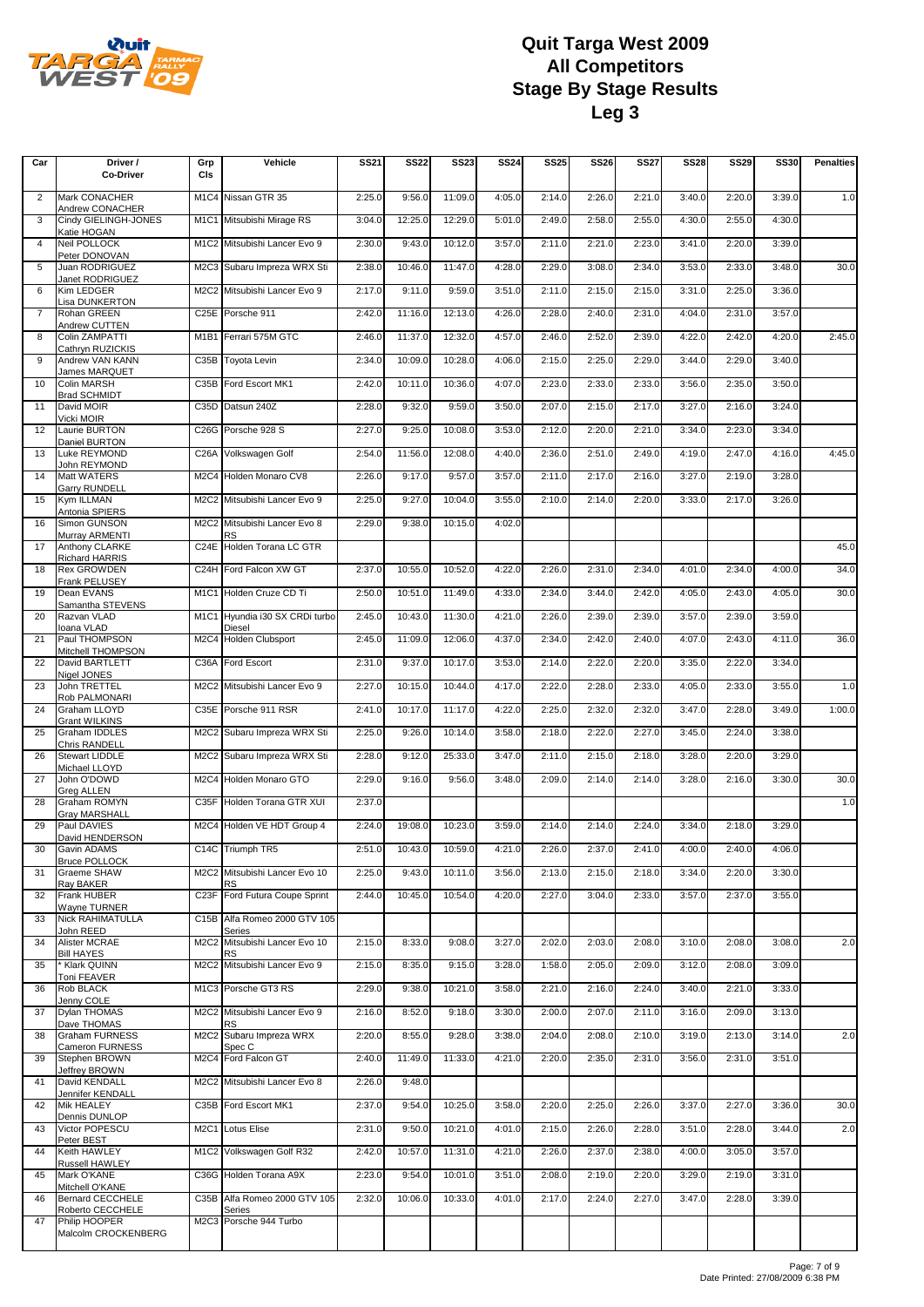

| Car | Driver /                                   | Grp                           | Vehicle                                   | <b>SS21</b> | <b>SS22</b> | <b>SS23</b> | <b>SS24</b> | <b>SS25</b> | <b>SS26</b> | <b>SS27</b> | <b>SS28</b> | <b>SS29</b> | <b>SS30</b> | <b>Penalties</b> |
|-----|--------------------------------------------|-------------------------------|-------------------------------------------|-------------|-------------|-------------|-------------|-------------|-------------|-------------|-------------|-------------|-------------|------------------|
|     | Co-Driver                                  | CIs                           |                                           |             |             |             |             |             |             |             |             |             |             |                  |
|     |                                            |                               |                                           |             |             |             |             |             |             |             |             |             |             |                  |
| 48  | <b>Bruce HAWLEY</b><br>Karl HOWARD         |                               | M2C3 Nissan Skyline R34 GTR               | 2:21.0      | 9:31.0      | 9:54.0      | 3:51.0      | 2:07.0      | 2:13.0      | 2:14.0      | 3:27.0      | 2:16.0      | 3:25.0      |                  |
| 49  | Martin EYER                                |                               | C16D Triumph Stag                         | 3:23.0      | 13:27.0     | 12:57.0     | 5:22.0      | 2:57.0      | 3:13.0      | 3:09.0      | 4:57.0      | 3:13.0      | 4:52.0      |                  |
| 50  | Sharon EYER<br><b>Brendon WINTERBOURN</b>  |                               | M2C2 Subaru Impreza WRX Sti               | 2:18.0      | 9:14.0      | 9:32.0      | 3:31.0      | 2:03.0      | 2:11.0      | 2:10.0      | 3:18.0      | 2:10.0      | 3:14.0      |                  |
|     | Gillian MCDOWALL                           |                               |                                           |             |             |             |             |             |             |             |             |             |             |                  |
|     |                                            |                               |                                           |             |             |             |             |             |             |             |             |             |             |                  |
| 51  | <b>Glyn CRIMP</b><br>Paul VAN DER MEY      |                               | C36D Porsche 924 GTS Club<br>Sport        | 2:33.0      | 9:56.0      | 10:07.0     | 4:00.0      | 2:17.0      | 2:26.0      | 2:24.0      | 3:38.0      | 2:23.0      | 3:36.0      |                  |
| 52  | <b>Anthony LIST</b>                        | M4B2                          | Mitsubishi Lancer Evo 1                   | 2:59.0      | 11:12.0     | 10:40.0     | 4:04.0      | 2:20.0      | 2:26.0      | 2:26.0      | 3:43.0      | 2:25.0      | 3:36.0      |                  |
| 53  | Alyson FLOOD<br>Michael CIVIL              | M4C2                          | Mitsubishi Lancer Evo 6                   | 2:30.0      | 9:36.0      | 10:16.0     | 3:56.0      | 2:13.0      | 2:19.0      | 2:19.0      | 3:39.0      | 2:22.0      | 3:34.0      |                  |
|     | Frank ZANOTTI                              |                               |                                           |             |             |             |             |             |             |             |             |             |             |                  |
| 54  | <b>Stuart WATERS</b><br><b>Todd PAYNE</b>  |                               | C35C Ford Escort Mk II                    | 2:29.0      | 9:44.0      | 10:00.0     | 3:54.0      | 2:10.0      | 2:19.0      | 2:24.0      | 3:37.0      | 2:25.0      | 3:34.0      |                  |
| 55  | Simon CLARKE                               | M <sub>1</sub> C <sub>2</sub> | Mitsubishi Lancer Evo 10                  |             |             |             |             |             |             |             |             |             |             |                  |
| 56  | Peter WICKAM<br><b>Justine BURNS</b>       | M3B1                          | <b>RS</b><br>Mitsubishi Galant VR4        | 2:40.0      | 10:48.0     | 10:52.0     | 4:24.0      | 2:26.0      | 2:34.0      | 2:38.0      | 3:59.0      | 2:33.0      | 3:53.0      |                  |
|     | Lee-Anne MCKENNA                           |                               |                                           |             |             |             |             |             |             |             |             |             |             |                  |
| 57  | Steven CADDEN<br><b>Steven STRIK</b>       | C <sub>15E</sub>              | Porsche 911                               | 2:33.0      | 9:32.0      | 10:21.0     | 3:52.0      | 2:10.0      | 2:16.0      | 2:19.0      | 3:33.0      | 2:22.0      | 3:31.0      | 1:30.0           |
| 58  | <b>Robert DARRINGTON</b>                   |                               | M2C3 Audi S4                              | 2:32.0      | 10:14.0     | 11:19.0     | 4:10.0      | 2:20.0      | 3:29.0      | 2:27.0      | 3:43.0      | 2:29.0      | 3:44.0      |                  |
|     | David ABETZ                                |                               |                                           |             |             |             |             |             |             |             |             |             |             |                  |
| 59  | Greg SUTTON<br>Paul KELLY                  |                               | C26B Mazda RX7                            | 2:36.0      | 10:01.0     | 10:40.0     | 4:07.0      | 2:17.0      | 2:23.0      | 2:25.0      | 3:45.0      | 2:25.0      | 3:39.0      | 30.0             |
| 60  | Paul PERNECHELE                            |                               | C24H Ford Falcon XY                       | 2:39.0      | 10:27.0     | 11:17.0     | 4:23.0      | 2:30.0      | 2:33.0      | 2:32.0      | 4:01.0      | 2:32.0      | 3:51.0      |                  |
| 61  | <b>Ben TRAGER</b><br>Ross HAMILTON         | M <sub>2</sub> C <sub>2</sub> | Mitsubishi Lancer Evo 8                   | 2:14.0      | 8:50.0      | 9:34.0      | 3:38.0      | 2:00.0      | 2:04.0      | 2:11.0      | 3:17.0      | 2:11.0      | 3:15.0      |                  |
|     | Tony ROBSON                                |                               |                                           |             |             |             |             |             |             |             |             |             |             |                  |
| 62  | <b>Franz ESTERBAUER</b><br>Ivan TAN        |                               | M2C2 Mitsubishi Lancer Evo 9              | 2:21.0      | 9:05.0      | 9:37.0      | 3:39.0      | 2:04.0      | 2:12.0      | 2:14.0      | 3:25.0      | 2:14.0      | 3:18.0      |                  |
| 63  | Glenn BADGER                               | C34B                          | Ford Escort MK1                           | 2:34.0      | 10:12.0     | 55:17.0     | 4:06.0      | 2:15.0      | 2:24.0      | 2:29.0      | 3:48.0      | 2:29.0      | 3:45.0      |                  |
| 64  | Roger CATIONS<br>Rob HERRIDGE              |                               | M2C2 Subaru Impreza WRX Sti               | 2:17.0      | 8:56.0      | 9:27.0      | 3:34.0      | 1:59.0      | 2:09.0      | 2:11.0      | 3:21.0      | 2:12.0      | 3:16.0      | 31.0             |
|     | Greg FLOOD                                 |                               |                                           |             |             |             |             |             |             |             |             |             |             |                  |
| 65  | Dean HERRIDGE<br>Chris MURPHY              | M2C2                          | Subaru Impreza WRX Sti                    | 2:15.0      | 8:35.0      | 9:07.0      | 3:27.0      | 1:59.0      | 2:04.0      | 2:07.0      | 3:15.0      | 2:07.0      | 3:14.0      | 1.0              |
| 66  | Shane ATTWELL                              |                               | C35E Porsche 911 RS                       | 2:24.0      | 9:54.0      | 10:06.0     | 3:53.0      | 2:10.0      | 2:17.0      | 2:19.0      | 3:35.0      | 2:20.0      | 3:32.0      |                  |
|     | Mike JOSS<br>Lea WELCH                     |                               | C35C Ford Escort MK1                      | 2:29.0      | 10:19.0     | 10:27.0     | 4:04.0      | 2:11.0      | 2:20.0      | 2:24.0      | 3:41.0      | 2:26.0      | 3:37.0      | 30.0             |
| 67  | <b>Justin SMITH</b>                        |                               |                                           |             |             |             |             |             |             |             |             |             |             |                  |
| 68  | Michael WOOD                               |                               | M2C2 Subaru Impreza WRX Sti               | 2:24.0      | 9:12.0      | 12:57.0     | 3:49.0      | 2:09.0      | 2:13.0      | 2:18.0      | 3:31.0      | 2:19.0      | 3:28.0      | 2:01.0           |
| 69  | Alexandra WOOD<br><b>Todd ZANI</b>         |                               | M2C4 Holden HSV Maloo Ute                 | 2:26.0      | 9:21.0      | 9:57.0      | 3:55.0      | 2:12.0      | 2:14.0      | 2:19.0      | 3:28.0      | 2:19.0      | 3:28.0      |                  |
|     | Michael KENNEDY                            |                               |                                           |             |             |             |             |             |             |             |             |             |             |                  |
| 70  | Kevin WEEKS<br>Rebecca CRUNKHORN           |                               | C35E Porsche 911 RSR                      | 2:16.0      | 9:11.0      | 10:00.0     | 3:42.0      | 2:10.0      | 2:15.0      | 2:14.0      | 3:27.0      | 2:20.0      | 3:26.0      |                  |
| 71  | David IDDLES                               | M4C2                          | Subaru Impreza WRX Sti                    | 2:40.0      | 10:42.0     | 10:06.0     | 4:01.0      | 2:15.0      | 2:23.0      | 2:25.0      | 3:40.0      | 2:22.0      | 3:38.0      | 1:00.0           |
| 72  | Chris KOSTOPOULOS<br><b>Tolley CHALLIS</b> |                               | M2C2 Mitsubishi Lancer Evo 6              | 2:28.0      | 9:16.0      | 9:51.0      | 3:54.0      | 2:19.0      | 2:19.0      | 2:18.0      | 3:27.0      | 2:20.0      | 3:27.0      | 1.0              |
|     | Anthony CHUDLEIGH                          |                               |                                           |             |             |             |             |             |             |             |             |             |             |                  |
| 73  | Steven JONES<br>Ruari SOUTAR-DAWSON        |                               | M1C4 Nissan GTR 35                        | 2:09.0      | 8:14.0      | 9:05.0      | 3:20.0      | 1:58.0      | 1:56.0      | 2:01.0      | 3:06.0      | 2:01.0      | 3:04.0      | 1.0              |
| 74  | Michael MINSHALL                           |                               | M1C2 Mitsubishi Lancer Evo 9              | 2:31.0      |             |             |             |             |             |             |             |             |             |                  |
|     | Sean BENNETT                               |                               | M2C2 Mitsubishi Lancer Evo 9              | 2:24.0      | 9:28.0      | 10:01.0     | 3:49.0      | 2:12.0      | 2:16.0      | 2:21.0      | 3:41.0      | 2:24.0      | 3:34.0      | 30.0             |
| 75  | Jon-Paul VAN LOENHOUT<br>Daniel DEVRIES    |                               |                                           |             |             |             |             |             |             |             |             |             |             |                  |
| 76  | Jason KENT                                 |                               | M3B2 Mitsubishi Lancer Evo 3              | 2:12.0      | 9:15.0      | 9:28.0      | 3:35.0      | 2:01.0      | 2:06.0      | 2:09.0      | 3:17.0      | 2:10.0      | 3:16.0      |                  |
| 77  | Craig STAMPFLI<br>Godfrey EVERETT          |                               | <b>RS</b><br>C35D Porsche 911 Targa       | 2:38.0      | 13:27.0     | 12:57.0     | 5:22.0      | 2:57.0      | 3:44.0      | 2:43.0      | 4:12.0      | 3:13.0      | 4:00.0      |                  |
|     | Declan EVERETT                             |                               |                                           |             |             |             |             |             |             |             |             |             |             |                  |
| 78  | Simon LINGFORD<br>Susannah LINGFORD        |                               | C35D Datsun 240Z                          | 2:43.0      | 10:17.0     | 10:39.0     | 4:03.0      | 2:22.0      | 2:28.0      | 2:30.0      | 3:46.0      | 2:29.0      | 3:42.0      |                  |
| 79  | Paul MOLTONI                               |                               | C35E Porsche 911 Carrera RS               | 2:32.0      | 9:46.0      | 10:10.0     | 4:00.0      | 2:09.0      | 2:20.0      | 2:23.0      | 3:40.0      | 2:28.0      | 3:37.0      |                  |
| 80  | <b>Brett DAVEY</b><br>Mark DOBSON          |                               | C35F Triumph TR7                          | 2:26.0      | 9:50.0      | 10:21.0     | 3:54.0      | 2:11.0      | 2:19.0      | 2:21.0      | 3:38.0      | 2:18.0      | 3:35.0      |                  |
|     | Graeme DOBSON                              |                               |                                           |             |             |             |             |             |             |             |             |             |             |                  |
| 81  | George NITTIS<br>Stuart BOYCE              |                               | C24H Ford Falcon XY GTHO                  | 2:29.0      | 9:47.0      | 10:03.0     | 4:01.0      | 2:15.0      | 2:24.0      | 2:26.0      | 3:42.0      | 2:27.0      | 3:39.0      |                  |
| 82  | <b>Bryan MCGRATH</b>                       |                               | M2C2 Subaru Impreza WRX Sti               | 2:24.0      | 9:31.0      | 9:43.0      | 3:50.0      | 2:08.0      | 2:17.0      | 2:19.0      | 3:35.0      | 2:21.0      | 3:34.0      |                  |
| 83  | Eamonn O'SULLIVAN<br>Michael MILLER        |                               | C36G Holden VH Group 3                    | 2:26.0      | 9:54.0      |             |             |             |             |             |             |             |             | 3:02.0           |
|     | Luke MARSLAND                              |                               |                                           |             |             |             |             |             |             |             |             |             |             |                  |
| 84  | Michael STEELE<br><b>Tony BEST</b>         |                               | M4B2 Subaru Liberty                       | 2:34.0      | 10:47.0     | 10:07.0     | 3:58.0      | 2:15.0      | 2:22.0      | 2:21.0      | 3:35.0      | 2:23.0      | 3:35.0      |                  |
| 85  | Marcus NUUTINEN                            |                               | M1C3 Skelta G-Force                       |             |             |             |             |             |             |             |             |             |             |                  |
| 86  | Gerard MCCONKEY<br>Michael CARATTI         |                               | M2A3 Porsche 944 Turbo                    | 2:34.0      | 9:50.0      | 10:34.0     | 4:03.0      | 2:14.0      | 2:23.0      | 2:26.0      | 3:49.0      | 2:26.0      | 3:45.0      |                  |
|     | Mathew CARATTI                             |                               |                                           |             |             |             |             |             |             |             |             |             |             |                  |
| 87  | <b>Kevin SIMONSEN</b>                      |                               | M2C2 Mitsubishi Lancer Evo 7              |             |             |             |             |             |             |             |             |             |             |                  |
| 88  | Matthew JAMES-WALLACE<br>Ivan THOMPSON     |                               | M2C2 Subaru Impreza WRX Sti               | 2:21.0      | 8:45.0      | 9:19.0      | 3:31.0      | 2:01.0      | 2:08.0      | 2:12.0      | 3:14.0      | 2:12.0      | 3:15.0      | 1.0              |
|     | Karl FRANCIS                               |                               |                                           |             |             |             |             |             |             |             |             |             |             |                  |
| 89  | <b>Ben SEARCY</b><br>Anthony PAYNTER       |                               | M2C2 Mitsubishi Lancer Evo 9<br><b>RS</b> | 2:15.0      | 8:45.0      | 9:03.0      | 3:28.0      | 1:56.0      | 2:03.0      | 2:08.0      | 3:14.0      | 2:09.0      | 3:10.0      | 5:00.0           |
| 90  | <b>Tony QUINN</b>                          |                               | M1C4 Nissan GTR 35                        | 2:10.0      | 8:22.0      | 9:01.0      | 3:22.0      | 2:00.0      | 1:59.0      | 2:01.0      | 3:06.0      | 2:01.0      | 3:29.0      |                  |
| 91  | Naomi TILLETT<br>Peter MAJOR               | M <sub>2</sub> C <sub>2</sub> | Mitsubishi Lancer Evo 6                   | 2:15.0      | 8:53.0      | 9:32.0      | 3:34.0      | 1:59.0      | 2:07.0      | 2:10.0      | 3:16.0      | 2:10.0      | 3:14.0      | 1:10.0           |
|     | Kim SCREAIGH                               |                               | <b>RS</b>                                 |             |             |             |             |             |             |             |             |             |             |                  |
| 92  | <b>Matthew SIMS</b><br>Dennis SIMS         |                               | M2A3 Nissan Skyline GTR                   | 2:25.0      | 9:27.0      |             |             |             |             |             |             |             |             | 32.0             |
|     |                                            |                               |                                           |             |             |             |             |             |             |             |             |             |             |                  |